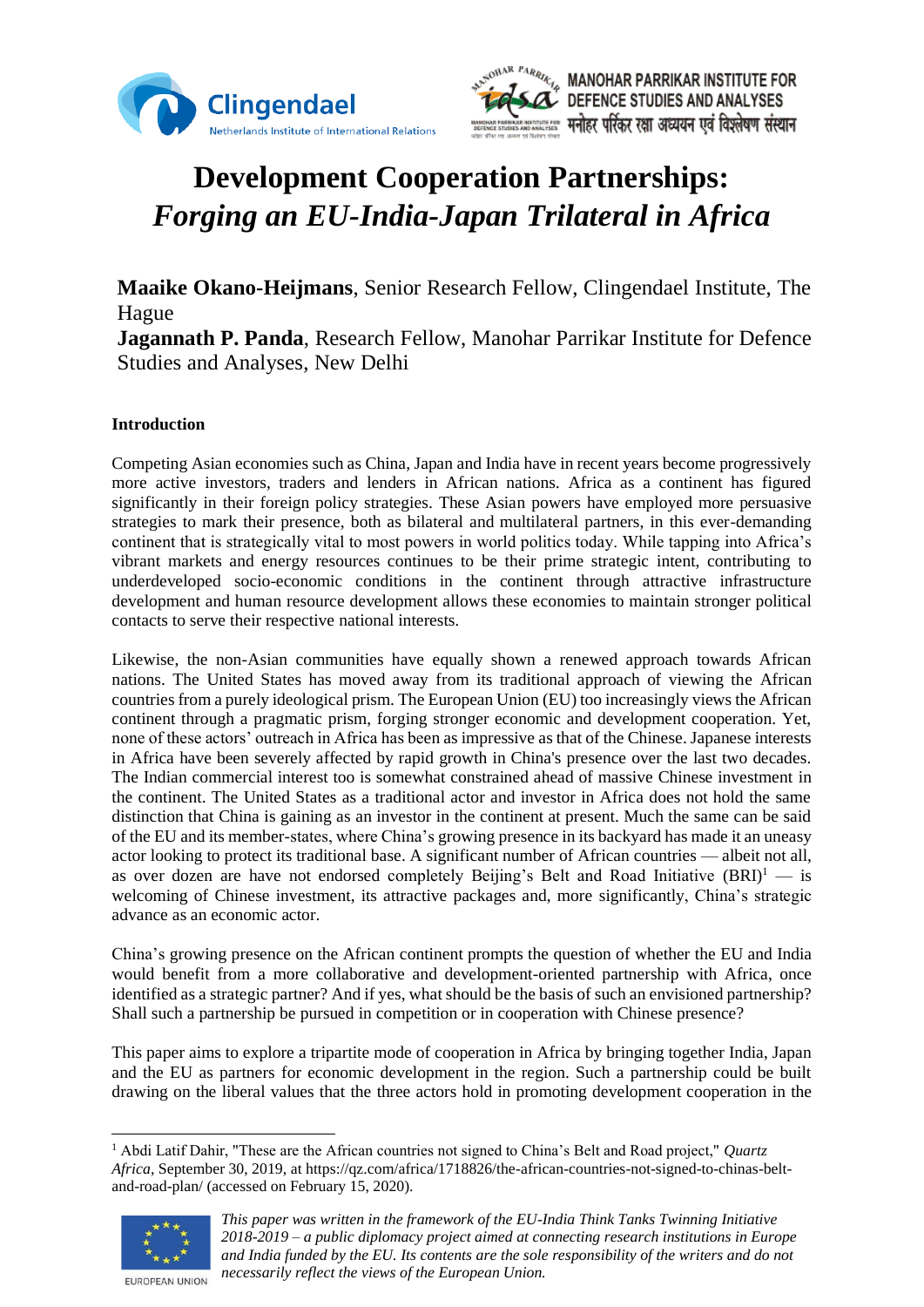continent. Moreover, the partnership could be forged combining their national strategic ambitions, mainly commercial interests, in Africa. The new European Commission led by Ursula von der Leyen has prioritised relations with Africa as the EU's 'close neighbour and [our] most natural partner'<sup>2</sup> and is aiming for a comprehensive strategy on Africa. In realising these ambitions, the EU and its memberstates stand to benefit from a trilateral mode of cooperation with India and Japan. Both Asian powerhouses are strategic partners of the EU, do not have a colonial legacy on the continent and have particular strengths of their own: a diaspora in specific countries (India) and financial capacity (Japan). Clearly, a trilateral may further the ambitions and objectives of all three parties, while leveraging their strengths – in presence, competitive edge and funds – towards the effective use of limited capabilities.

India and Japan have already started to act on their complementarities, and the EU would do well to acknowledge and build on this. The proposed "Platform for Japan-India Business Cooperation in Asia-Africa Region"<sup>3</sup> would thereby become the very basis of a trilateral strategic platform. What are the benefits of expanding such cooperation to also include the EU and its member-states? Also, the strategic necessity of such a trilateral becomes more significant when current Japanese and Indian strategies in Africa seem unable to match the weight of rising Chinese commercial presence in the continent. Can and should China be involved as a partner in this proposition?

The paper proposes the idea of a trilateral in full recognition of the fact that structural and institutional challenges to such cooperation exist — and may continue to exist for the foreseeable future.<sup>4</sup> Yet, a trilateral mode of cooperation on and with African countries that will strengthen the cross-continental forte of developmental partnership is a vision worthy of serious consideration, as all three giants recalibrate long-held policies in a world of shifting power balances. Before getting to concrete suggestions for engagement, the paper starts with a short analysis of key changes in the field of development/economic cooperation in recent years due to the rise of new actors from Asia. Next follows a discussion of the EU, Indian and Japanese engagement with Africa as well as China's institutional, economic and political reach in the continent. Then, we highlight areas of strategic convergence and divergence and propose concrete policy suggestions for an EU-India-Japan trilateral vis-à-vis Africa. The paper focuses on the EU level, using data from the European Commission. While individual EU member states' engagement with the African continent is obviously of significance as well – including, in due time, for the actual implementation of the proposed EU-India-Japan trilateral – a detailed analysis of the 27 countries' activities is beyond the scope of this paper.

# **(Re)framing Development Cooperation**

Development cooperation is an idea originally based on a North-South divided structure. However, the trends in forging a development cooperation have witnessed serious change in the recent past. The United Nations Economic and Social Council (ECOSOC) states that "the shift in the geography of poverty, the rise in inequality, rapid globalization, the increased need for collective approaches to global challenges, and the emergence of new development actors and instruments- all have profound implications for development cooperation".<sup>5</sup> It further states that key resources for strengthening development cooperation will be linked to 'technology transfer, knowledge sharing, and capacity

<sup>4</sup> The pros and cons of such a trilateral are discussed in Maaike Okano-Heijmans, *Reimagining Europe's partnerships with India and Japan: a new trilateral?* Clingendael Policy Brief, The Hague: Clingendael Institute, February 2018.

<sup>5</sup> "Focus Area 1: Trends in Development Cooperation", United Nations Economic and Social Council, at <https://www.un.org/ecosoc/en/trends-in-development-cooperation> (accessed on December 9, 2019).



<sup>2</sup> Ursula von der Leyen, *A union that strives for more – My agenda for Europe: Political guidelines for the next European Commission 2019-2024*, at [https://ec.europa.eu/commission/sites/beta-political/files/political](https://ec.europa.eu/commission/sites/beta-political/files/political-guidelines-next-commission_en.pdf)[guidelines-next-commission\\_en.pdf.](https://ec.europa.eu/commission/sites/beta-political/files/political-guidelines-next-commission_en.pdf)

<sup>3</sup> "India-Japan Vision Statement", *MEA India*, October 29, 2018, a[t https://www.mea.gov.in/bilateral](https://www.mea.gov.in/bilateral-documents.htm?dtl/30543/IndiaJapan_Vision_Statement)[documents.htm?dtl/30543/IndiaJapan\\_Vision\\_Statement](https://www.mea.gov.in/bilateral-documents.htm?dtl/30543/IndiaJapan_Vision_Statement) (accessed on December 2, 2019).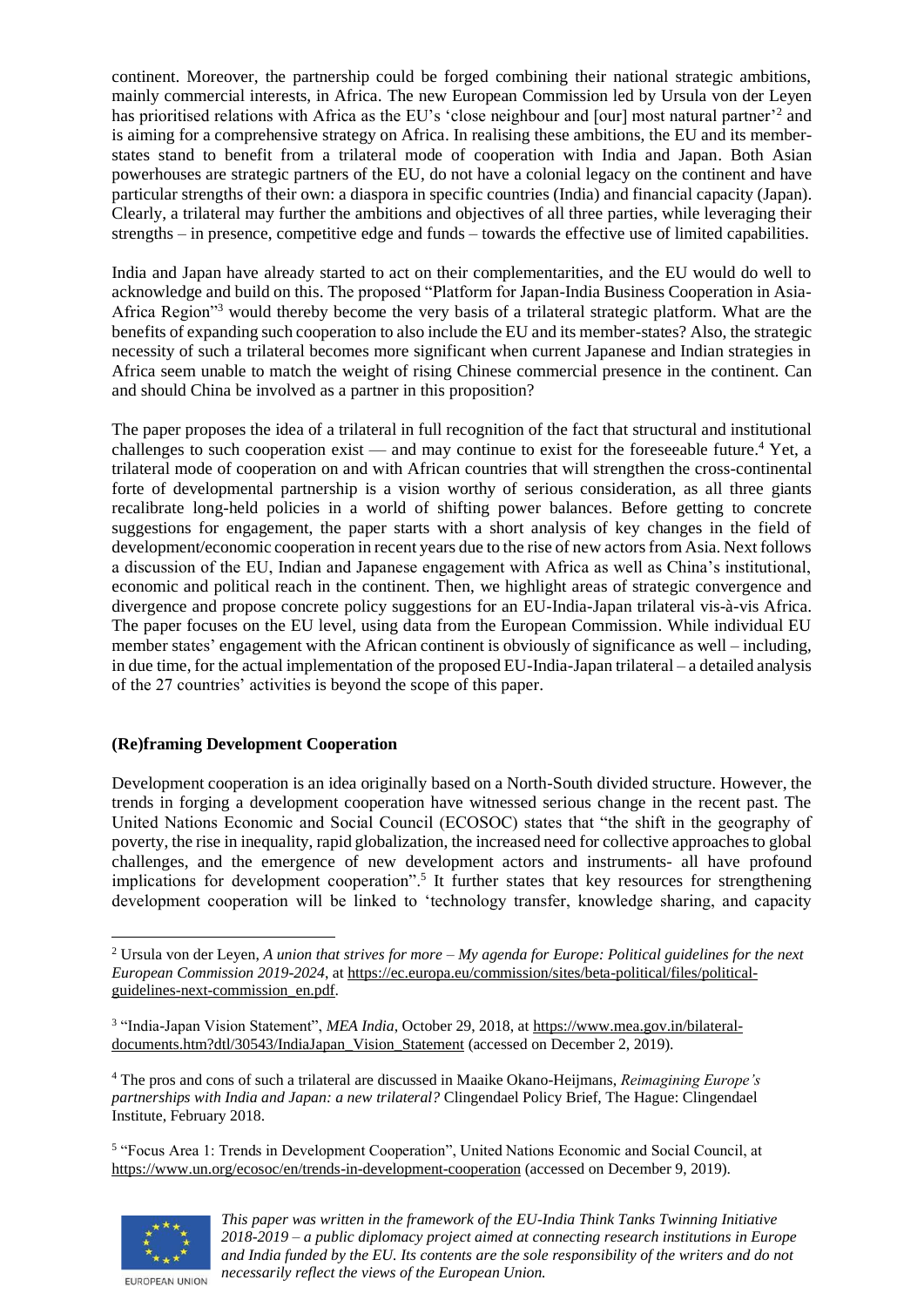building' among many others.<sup>6</sup> Such development cooperation is not outside the prism of the cooperation framework that the EU, Japan and India are proposing in their respective approaches towards Africa. In fact, the very discourse of *development* is different today from the conventional orientation that the West originally used to attach to it.<sup>7</sup>

China's approach towards Africa is more based on a "development finance" framework rather than just providing "development assistance" to the continent.<sup>8</sup> In other words, the Chinese outreach in Africa is based on a "development cooperation" framework that is linked closer to its national interest of emerging as an influential actor in the region. Exploiting energy resources, forging greater continental connections as a bilateral and multilateral partner and capturing the African market base are some of the key objectives of Chinese outreach in Africa. The strategy is to be generous with loans and financial aid, fostering a 'Chinese economic model' through stronger trade and commercial contacts.<sup>9</sup> Such an economic model is, however, not without scepticism. The Chinese project finances in Africa have germinated criticism, within and outside Africa, on whether such a model is truly 'developmental' in nature or develops a Chinese-ness that gradually increases Beijing's authority in the region.

Few recognize that China's approach to (domestic) development and economic cooperation (with other countries) is, in many ways, not entirely different from that of Japan and India. 'Non-Westerness', 'pro-South' identities, and a focus on basic human needs – rather than on basic human rights – have drawn convergences among the Chinese, Japanese and Indian interests, <sup>10</sup> prompting an Asian context in Africa. China's approach today may be likened to the Japanese approach of several decades ago, which – under significant pressure from Western OECD countries – has since then evolved to include a greater emphasis on poverty reduction in rhetoric. Since 1993, Japan has accorded a special focus on the African continent through the Tokyo International Conference on African Development (TICAD) – a conference held regularly with the objective "to promote high-level policy dialogue between African leaders and development partners. With a developmental focus attached to it, the Japanese government has invested in the deepening and strengthening of ties with African countries, emerging as a stronger economic actor and development cooperation partner in the continent. Yet, neither the Japanese nor the Indian approaches have been subjected to questions or objections in the continent as much as the Chinese approaches have. This may be explained by the fact that the Japanese approach has evolved – although not transformed – from an overly mercantilist approach, while Indian engagement with Africa has largely been trough 'soft investments' of the Indian Technical and Economic Cooperation (ITEC) programme (training, capacity building) and centred on public-sector institutions.<sup>11</sup>

As the first Asian country to emerge as a donor, Tokyo's approach to economic cooperation – as the Japanese prefer to call it – has been (and continues to be) shaped by its own experience as a recipient country in the aftermath of the devastation of the Pacific War. Hence, the emphasis has been on building trust and understanding with recipient countries and focusing on economic development through a request-based approach that promotes a win-win relationship. While Japan's approach has clearly

<sup>8</sup> Yun Sun, "China's changing approach to Africa", *Brookings: Foresight Africa 2019,* February 4, 2019, at <https://www.brookings.edu/blog/africa-in-focus/2019/02/04/chinas-changing-approach-to-africa/> (accessed on December 9, 2019).

9 Jagannath P. Panda, "Institutionalizing the African Reach: Reviewing China's and India's Multilateral Drives", *Journal of Asian and African Studies*, 52(6), 2017, pp. 853-872.

<sup>10</sup> Scarlett Cornelissen and Ian Taylor, "The political economy of China and Japan's relationship with Africa: a comparative perspective," *The Pacific Review*, 13 (4), 2000, pp. 615–633, at https://doi.org/10.1080/095127400455350 (Accessed on February 15, 2020).

<sup>11</sup> Subhash Agrawal, *Emerging Donors in International Development Assistance: The India Case*, IDRC/CRDI: summary of a research report, December 2007, pp. 9-10.



*This paper was written in the framework of the EU-India Think Tanks Twinning Initiative 2018-2019 – a public diplomacy project aimed at connecting research institutions in Europe and India funded by the EU. Its contents are the sole responsibility of the writers and do not necessarily reflect the views of the European Union.*

<sup>6</sup> Ibid.

<sup>7</sup>Elizabeth Sidiropoulos, "Rising Powers, South-South Cooperation and Africa", *Policy Briefing: Global Powers and Africa Programme*, no. 47, March 2012, p. 2.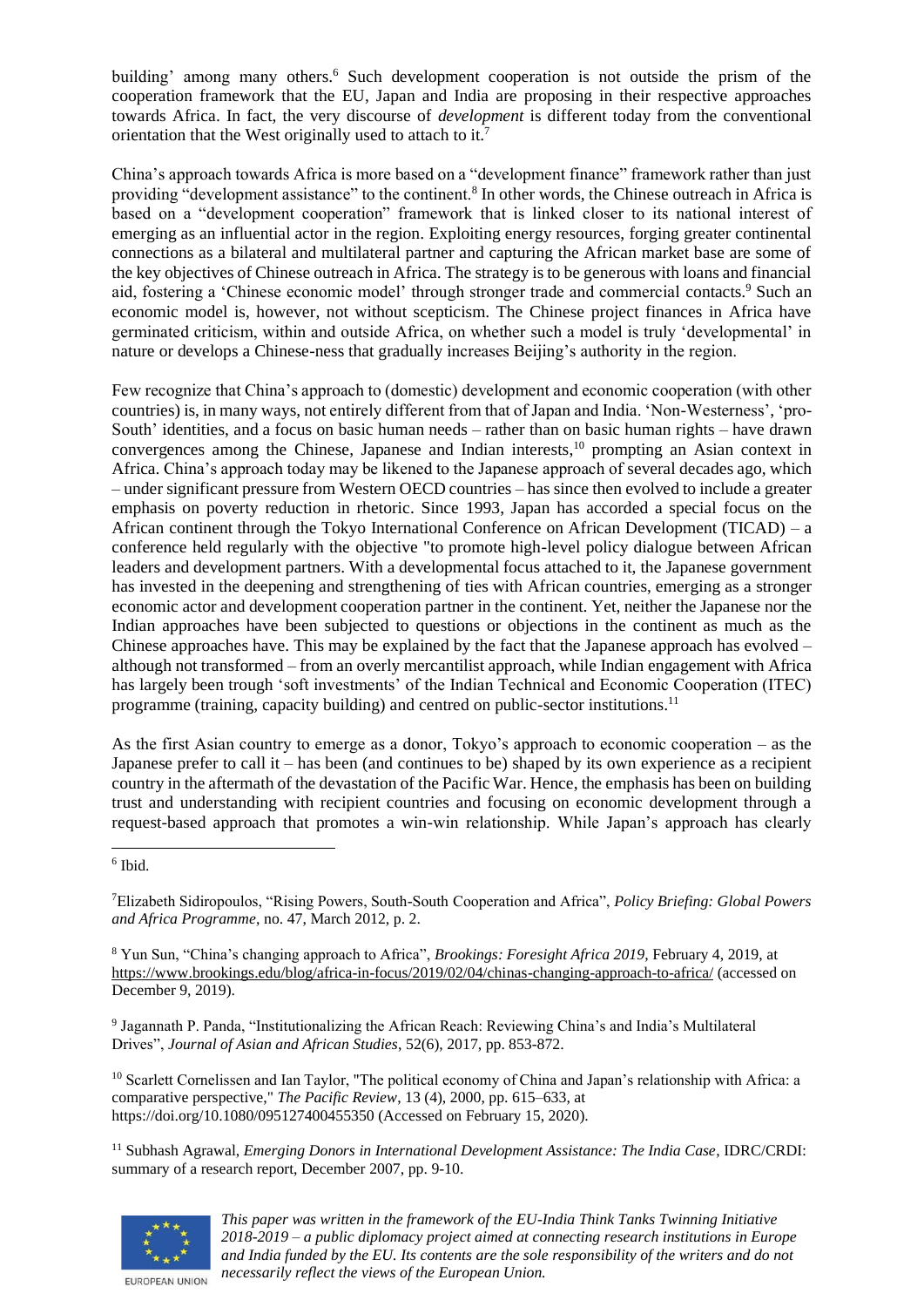evolved in recent decades, as Japan engaged with Western countries included in the Organisation for Economic Co-operation and Development (OECD) Development Assistance Committee, these underpinnings remain much the same. As such, Japan's approach offers recipient countries some of the attractions of China's approach – in particular, its focus on infrastructure – although without the sharp edges, as seen, for example, in Japan's emphasis on debt sustainability and local employment.

Against that perspective and considering India's emergence as a significant actor with 'Asian characteristics', European governments stand to benefit from further cooperation with Japan and India, especially in Africa. As key players in the field of development and with Africa as their backyard, much is at stake for European governments. This is reason to engage more deeply with Asian players – to improve their understanding of development cooperation 'with Asian characteristics' – and thereby develop a better understanding of how to best cooperate and resist practices as appropriate. Japan is by now a well-established and financially endowed actor, which is turning increasingly towards Africa in recent years. India is a relatively new actor with less financial leeway, but a strong diaspora in specific African countries and can build confidence with local communities in a way that European countries cannot. Furthermore, India offers niche expertise – especially in the digital field – that can be tapped. In other words, India has always had strong connections with the African continent on cultural, political and people-to-people levels from the days of Non-Alignment Movement (NAM), making it an accepted and attractive traditional actor in the region.

Development cooperation is a promising common basis of EU-India-Japan trilateral, as each of the three actors is trying to strengthen its presence in Africa for some time now. For one, India is fast emerging as an economic actor on the continent that Africa could benefit from. Through the establishment of a Pan-African network, India had provided access to lines of credit of around US\$ 8 billion for numerous projects in 44 African countries by April 2017.<sup>12</sup> Likewise, the EU and its member states have a strong presence in the continent, especially France and the United Kingdom – even after Brexit – because of their deep colonial legacy. By 2016 the total foreign direct investment stock from the EU into Africa amounted to  $\epsilon$ 290 billion;<sup>13</sup> and in 2017 the EU was the largest trading partner with the share of 36 per cent of total African trade.<sup>14</sup> The EU has also taken a lead in helping millions of people to get access to basic education in Africa.<sup>15</sup> The new European Commission is intent to deepen and broaden its partnership with Africa, and sent a strong political message towards this effect by choosing Africa was the destination of Von der Leyen's first visit outside of Europe in December 2019. Japan's presence in Africa has mostly based on official development assistance. It is now seriously considering to invest in new quality-based infrastructure to revive its traditional presence. The August 2019 Seventh Tokyo International Conference on African Development (TICAD7) held in Yokohama in Japan points to such developments where Japan aims to bring about human resource development in Africa through fast-scale infrastructure and connectivity cooperation in the region.<sup>16</sup> Such cooperative approaches for development in the region must bolster the three actors – the EU, India and Japan – to make more of their individual efforts by way of trilateral cooperation.

If an India-Japan-EU trilateral is forged in Africa, there is significant scope for achieving the shared (political) objectives, whereby all three countries potentially benefit. Being strong democracies, there

<sup>14</sup> Ibid.

<sup>15</sup> "Did you Know?", The Africa-EU Partnership, at https://africa-eu-partnership.org/en (accessed on December 10, 2019).

<sup>16</sup> "The 7th Tokyo International Conference on African Development (TICAD7)"*,* MOFA Japan, September 2019, a[t https://www.mofa.go.jp/files/000521256.pdf](https://www.mofa.go.jp/files/000521256.pdf) (accessed on December 10, 2019).



<sup>&</sup>lt;sup>12</sup> "Reshaping India-Africa Trade: Dynamics and Export Potentiality of Indian Products in Africa", PHD Chamber of Commerce and Industry, New Delhi, July 2017, p. 16.

<sup>&</sup>lt;sup>13</sup> "Strengthening the EU's partnership with Africa", European Commission, 2018, at [https://ec.europa.eu/commission/sites/beta-political/files/factsheet-africaeuropeallianceprogress-](https://ec.europa.eu/commission/sites/beta-political/files/factsheet-africaeuropeallianceprogress-18122018_en.pdf)[18122018\\_en.pdf](https://ec.europa.eu/commission/sites/beta-political/files/factsheet-africaeuropeallianceprogress-18122018_en.pdf)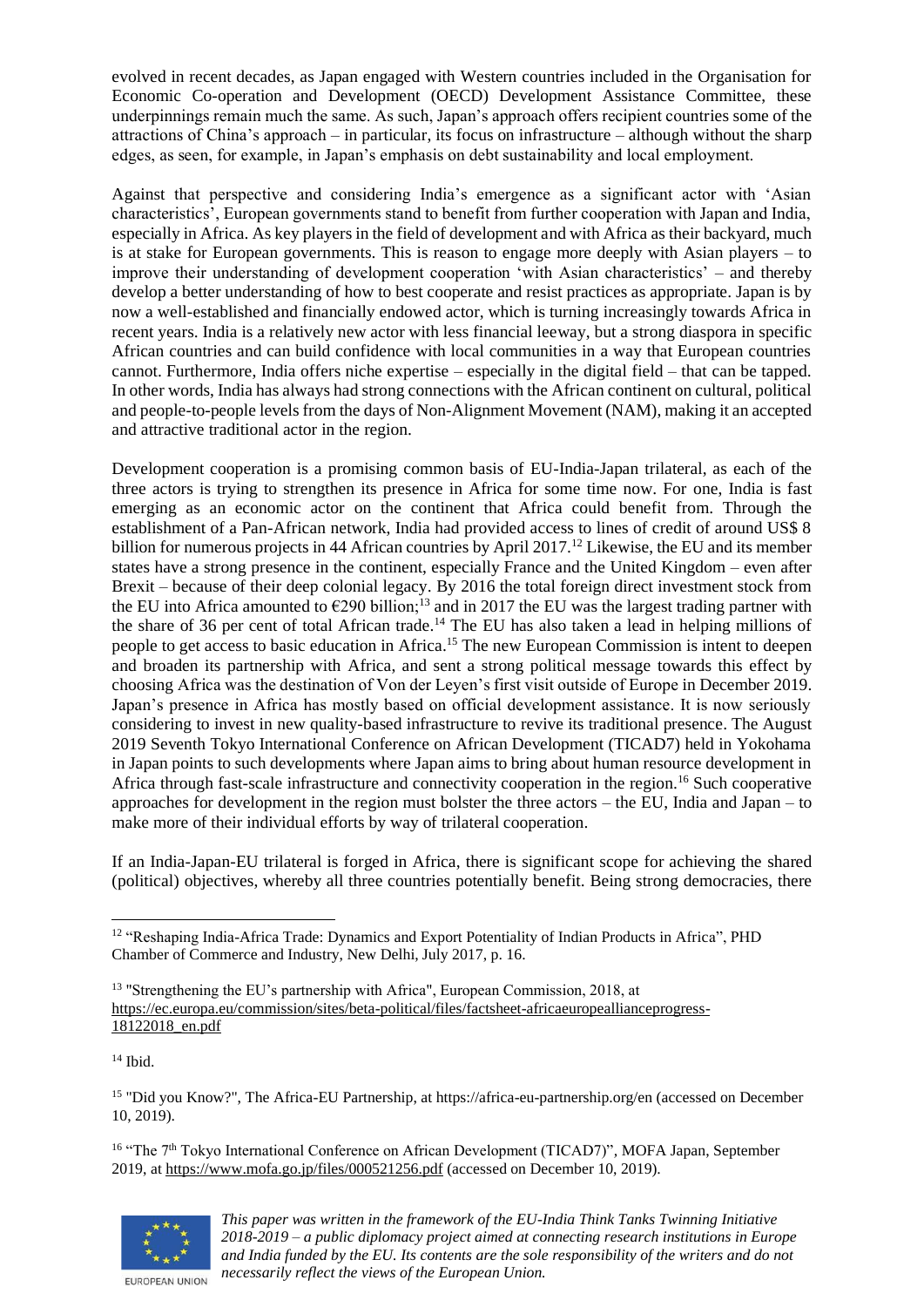is a possibility of convergence on values as well as structures. The India-Japan collaboration is already premised on the objective of inclusive and rules-based order. So, what better option there can be than to partner with the EU which has always been the frontrunner in promoting those values? Financial assistance from several of the EU member-states like Germany has been conditional upon improving human rights conditions. India-Japan can join the EU to promote human rights conditions while providing financial aid to forge necessary development cooperation in Africa.

India's role as an emerging economy can come handy in convincing a lot of African countries. Agendas under platforms such as India-Africa Forum Summit (IASF), Tokyo International Conference on African Development (TICAD), the EU's Pan African Programme, the France-African Summit (FAS) and Germany's Compact with Africa among others must be aligned together and scaled multi-fold to help Africa become the global power envisioned under Agenda 2063. While the EU and Japan can bring in a larger share of finances in the short to medium term, India can join their level in a few years as its economy grows bigger. This will not only boost the scope for quality infrastructure projects such as ports, energy parks, highways, railways and more but also help achieve better environment to develop human resources, education, science, technology, institutional capacity building and affordable healthcare. Also, while the EU and Japan could provide necessary technology in some advanced valueadded manufacturing areas, India can help Africa in producing generic pharmaceuticals and developing an ecosystem for information technology sector.

Such a trilateral could also be envisioned within a country-specific EU framework. As France and India have a strong strategic partnership, including strong naval cooperation in the Indian Ocean that touches the East coast of Africa, they must extend their partnership to other areas and leverage their combined diplomatic appeal. France has a strong expansive military presence across Sub-Saharan Africa.<sup>17</sup> Similarly, the EU as a bloc sends troops for peace operations in Africa. India also has decades of experience in dealing with insurgencies, radicalism and violence from non-state actors. Therefore, there is a strong case for India-EU security cooperation – which would be an extension of India-France cooperation – in providing support and stability to politically unstable regimes across the Sub-Saharan Africa that are marked with religious extremism, ethnic violence and military coups. Further, India-Japan-France can collaborate on joint naval operations along the east coast of Africa in the Indian Ocean to curb smuggling, piracy, especially from Somalian groups, and counter-terrorism operations, to support the spirit of the European Union Naval Force (EUNAVFOR).

# *Forging a cooperation with democratic characteristics*

Beyond such direct benefits of trilateral cooperation, stronger ties with these Asian actors may improve European understanding of the Asian approach to development cooperation, which generally focuses on basic human needs (economic development) rather than basic human rights (political freedoms). In the long term, this will help develop a more realistic understanding of possible changes in Chinese policies and discourse in the years ahead. This, in turn, should serve as a guide for Europe's future path in devising policies of resistance and engagement with China in Africa.

A brief look at Japan's history of development assistance reveals an interesting analogy with China's present dealings with African countries. Most of the Japanese assistance in the 1980s and 1990s went to Southeast Asian countries. These funds came to the advantage not only of the recipient countries but also of the Japanese private sector, which was granted with large infrastructure projects and benefited from cheap labour. Concurrently, the vast sums of money served as implicit reparations for Japanese wrongdoings during the war and the colonial period of the early  $20<sup>th</sup>$  century. Now, consider China's practices in the field. Like Japan, the Chinese government tends to conflate trade, investment and assistance – the latter, particularly in the form of loans. Chinese state-owned enterprises have much to gain from the government's ties to African countries, and for the Chinese government, votes of African partners are valuable in various multilateral fora.<sup>18</sup>

<sup>18</sup> Chris Alden, *China in Africa*, London and New York: Zed Books, 2007.



<sup>&</sup>lt;sup>17</sup> Landry Signé, "France-Africa relations challenged by China and the European Union", Brookings, February 5, 2019, at https://www.brookings.edu/blog/africa-in-focus/2019/02/05/france-africa-relations-challenged-bychina-and-the-european-union/ (accessed on December 10, 2019).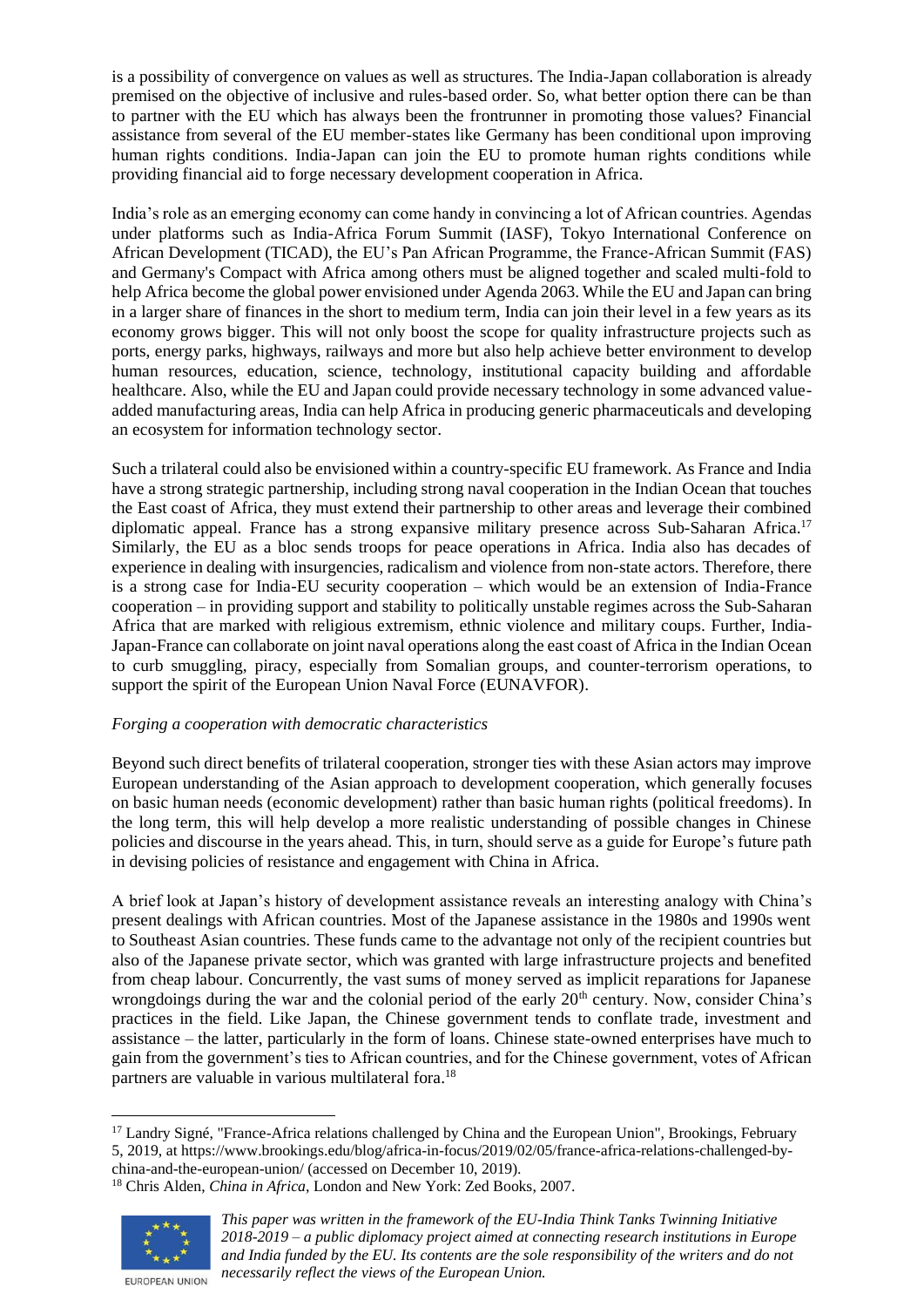The approach or underlying rationale of activities of Japan of late and China of today holds striking similarities with both merging trade, investment and loans. Development assistance explicitly aims at a win-win situation and serves the national interest of the donor country in economic and diplomatic terms. These basic similarities outweigh noticeable differences that also exist in the commercial arena and actual activities of the Japanese and the Chinese government and enterprises, including a geographical focus on Southeast Asia versus Africa, cheap overseas production versus resource extraction and investment versus development of operations.

From the late 1990s, as Japan somewhat adjusted its policies in response to Western criticism, Japanese aid also came to be used as a political tool. While its 1992 Charter centred around the request-based approach, emphasizing self-help efforts as the most important aspect of Japanese official development assistant (ODA), the revised 2003 Charter mentions promotion of human rights as an important principle of Japan's foreign aid policy.<sup>19</sup> Furthermore, it states that 'the objectives of Japan's ODA are to contribute to the peace and development of the international community, and thereby to help ensure Japan's own security and prosperity'.<sup>20</sup> While Japan's assistance policies have developed through interaction with other donors, the natural evolution of its own policies may be more profound. In recent years, two trends are visible in this regard, both regionally and thematically: a greater emphasis on African development and more attention to climate change and promotion of sustainable development.

China's pragmatic goals of securing economic resources and diplomatic support – mostly on promoting China's Third Way, the Taiwan issue and UN motions critical of China's human rights record – raises concerns in the West about China's increasing competitive strength and influence and its reluctance to play by the same rules as the Western developed economies.<sup>21</sup> That said, despite the potential pitfalls, China's investment in Africa has the potential to significantly change infrastructure on the continent. It has long been recognized that 'unprecedented improvements to infrastructure, increases in education and available technology, and an influx of investment capital could bring sustainable solutions to Africa's food troubles.'<sup>22</sup>

More importantly, China's relationship with the developing world, including Africa, is becoming more secularised, commercial-oriented and pragmatic.<sup>23</sup> Linking the markets of Africa through its flagship Belt and Road Initiative (BRI) seems to be emerging as a chosen foreign policy approach of China towards the continent. Such a policy facilitates the emergence of China as a central player in Africa's "urbanization push" with the centrality of infrastructure investment initiatives.<sup>24</sup> The African response to this Chinese developmental approach, while generally welcoming it, is multi-dimensional, with many African leaders hailing the Chinese model of development as being more economically relevant to

<sup>20</sup> Ibid.

<sup>23</sup> Lowell Dittmer, "China and the Developing World", in Dittmer, Lowell and Yu George T. (eds.), *China, the Developing World, and the New Global Dynamic,* Boulder, CO: Lynne Rienner, 2010, p. 9.

<sup>24</sup> Wade Shepard, "What China is Really Up To In Africa", *Forbes,* October 3, 2019, at <https://www.forbes.com/sites/wadeshepard/2019/10/03/what-china-is-really-up-to-in-africa/#1b93421f5930> (accessed on December 10, 2019).



<sup>&</sup>lt;sup>19</sup> "Revision of Japan's Official Development Assistance Charter", MOFA Japan, at https://www.mofa.go.jp/policy/oda/reform/revision0307.html (accessed on December 10, 2019).

<sup>&</sup>lt;sup>21</sup> Jing Gu, John Humphrey and Dirk Messner, "Global Governance and Developing Countries: The Implications of the Rise of China," *German Development Institute*, Discussion Paper 18, 2007, at https://www.die-gdi.de/uploads/media/18.2007.pdf (accessed on December 10, 2019).

<sup>22</sup> Carl Rubinstein, 'China's Eye on African Agriculture', *Asia Times Online*, October 2, 2019, republished at farmlandgrab.org, at https://www.farmlandgrab.org/8049 (accessed on December 10, 2019).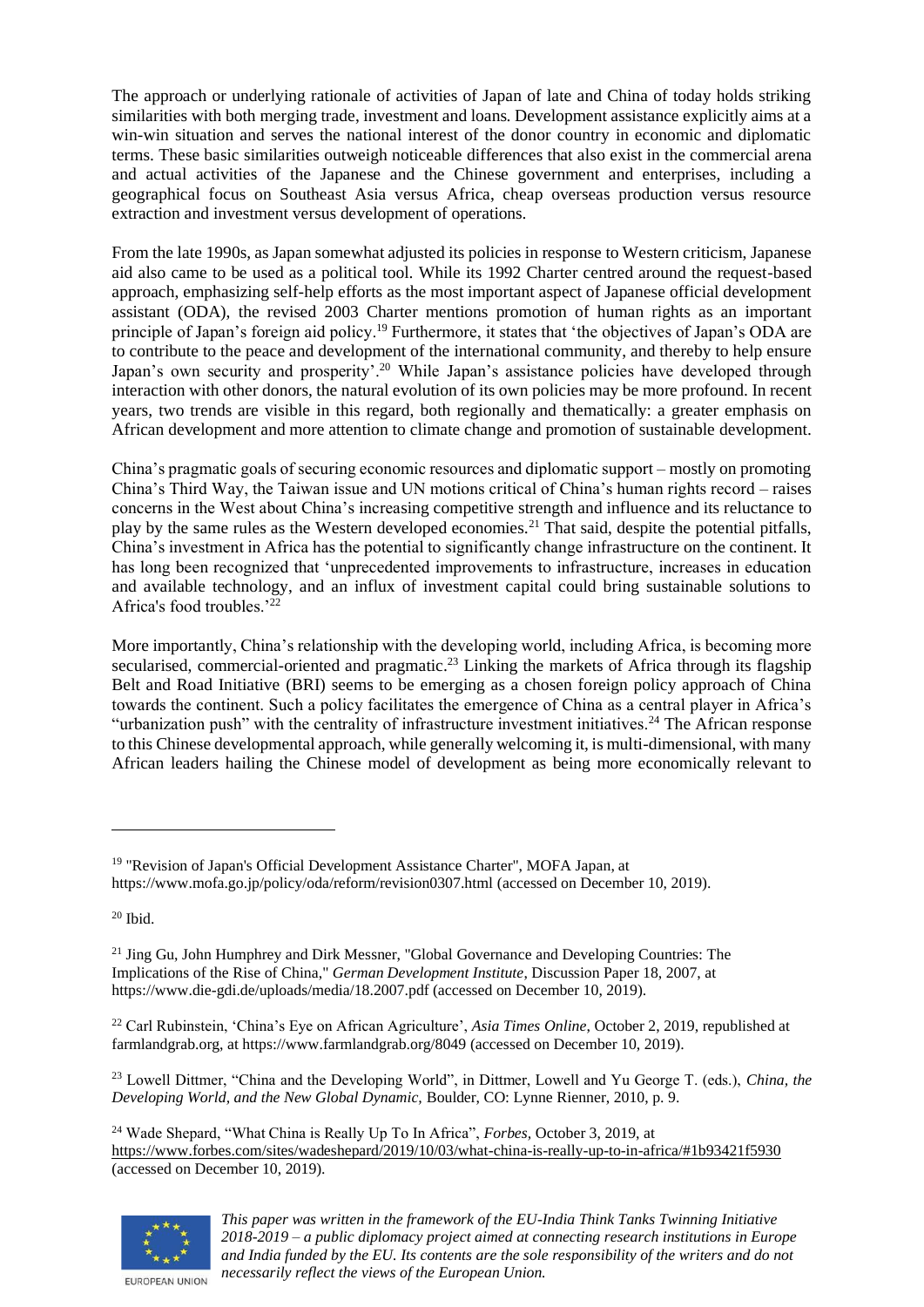Africa than the American model, and as "defying the conditionalities of the Bretton Woods institutions".<sup>25</sup>

Contrary to the Chinese model of development in Africa, the Indian approach to the continent is based on a spirit of protecting democracy, and aims to promote human resource development and expand softpower outreach – an approach that many developing countries including some in Africa are finding consonance with.<sup>26</sup> The inter-continental dialogue forum mechanism comprising India-Brazil-South Africa (IBSA) is one such strategic forum that exhibits India's outreach that is based on human resource development to promote stronger international cooperation. Forging people-to-people cooperation and addressing socio-economic objectives continues to be the fostering element of the IBSA. Such a dialogue forum remains key to India's promotion of democratic ideals. Still, this trilateral dialogue forum lacks financial vigour, capital aid and commercial attraction that the China-Africa engagement currently holds. A trilateral cooperation bringing together the EU and Japan into a single platform will certainly address such weaknesses that India under the IBSA currently lacks.

## **The Africa Convergence: India, the EU and Japan**

Consisting of 54 countries, Africa is the second largest continent of the world. After Asia, it is Africa that has for decades attracted many countries as a hub of resources.<sup>27</sup> Major countries in Asia have turned to Africa with the region's three biggest economies – Japan, India and China – making Africa a core part of their foreign policy agendas. This can be seen by analysing their efforts in areas of development and connectivity initiatives. India and Japan in 2017 envisioned the Asia-Africa Growth Corridor (AAGC), keeping in view their respective national interest ahead of China's rising clouts, as a partnership focused on development that was sustainable and innovative. With four main aspects at its core such as Development and Cooperation, Quality Infrastructure and Institutional Connectivity, Enhancing Capacities and Skills and People-to-People partnership; the AAGC was aimed at addressing the continental gap that exists between Asia and Africa. The Indian Ocean Region (IOR) was intended as the channel of such continental cooperation.<sup>28</sup> The EU and Japan in 2019 launched the EU-Japan Partnership on Sustainable Connectivity and Quality Infrastructure. Via this, both partners aim on improving 'synergies and complementarity' vis-à-vis third partner countries in terms of connectivity and infrastructural development, with Africa having been listed as one of the five sub-regions of focused interest.<sup>29</sup> The Japan-EU partnership also plans on focusing on their respective individual initiatives with Africa to maximize benefits, like TICAD and the Africa-Europe Alliance for Sustainable Investment and Jobs.

EU: Being the fourth largest global donor, the EU has official development assistance (ODA) that totals US\$16.4 billion in 2018.<sup>30</sup> Net ODA decreased by 2 per cent between 2017 and 2018 due to a lower

<sup>27</sup> "Africa", *Britannica,* November 7, 2019, a[t https://www.britannica.com/place/Africa](https://www.britannica.com/place/Africa) (accessed on December 9, 2019).

<sup>28</sup> "Asia Africa Growth Corridor", Economic Research Institute for ASEAN and East Asia, May 2017, at <http://www.eria.org/Asia-Africa-Growth-Corridor-Document.pdf> (accessed on December 9, 2019).

<sup>29</sup> "The Partnership on Sustainable Connectivity and Quality Infrastructure between the European Union and Japan", European Union External Action, September 27, 2019, at

[https://eeas.europa.eu/headquarters/headquarters-homepage/68018/partnership-sustainable-connectivity-and](https://eeas.europa.eu/headquarters/headquarters-homepage/68018/partnership-sustainable-connectivity-and-quality-infrastructure-between-european-union-and_en)[quality-infrastructure-between-european-union-and\\_en](https://eeas.europa.eu/headquarters/headquarters-homepage/68018/partnership-sustainable-connectivity-and-quality-infrastructure-between-european-union-and_en) (accessed on December 9, 2019).

<sup>30</sup> "Get an Overview of Trends in Funding and Strategic Priorities", Donor Tracker, <https://donortracker.org/country/eu> (accessed on December 10, 2019).



<sup>&</sup>lt;sup>25</sup> For an excellent analysis of this aspect, see Marcus Power and Mohan Giles, "Towards critical geopolitics of China's engagement with African development", *Geopolitics,* 15(3), p. 464.

<sup>26</sup> Suvi Dogra, "India in Africa: Summits and Beyond", *ISAS Insights,* Institute of South Asian Studies, National University of Singapore, no. 127, July 1, 2011, p. 2; Shyam Saran, "India and Africa: Development Partnership", *RIS Discussion Papers,* Paper No. 180, Research and Information System for Developing Countries, December 2012.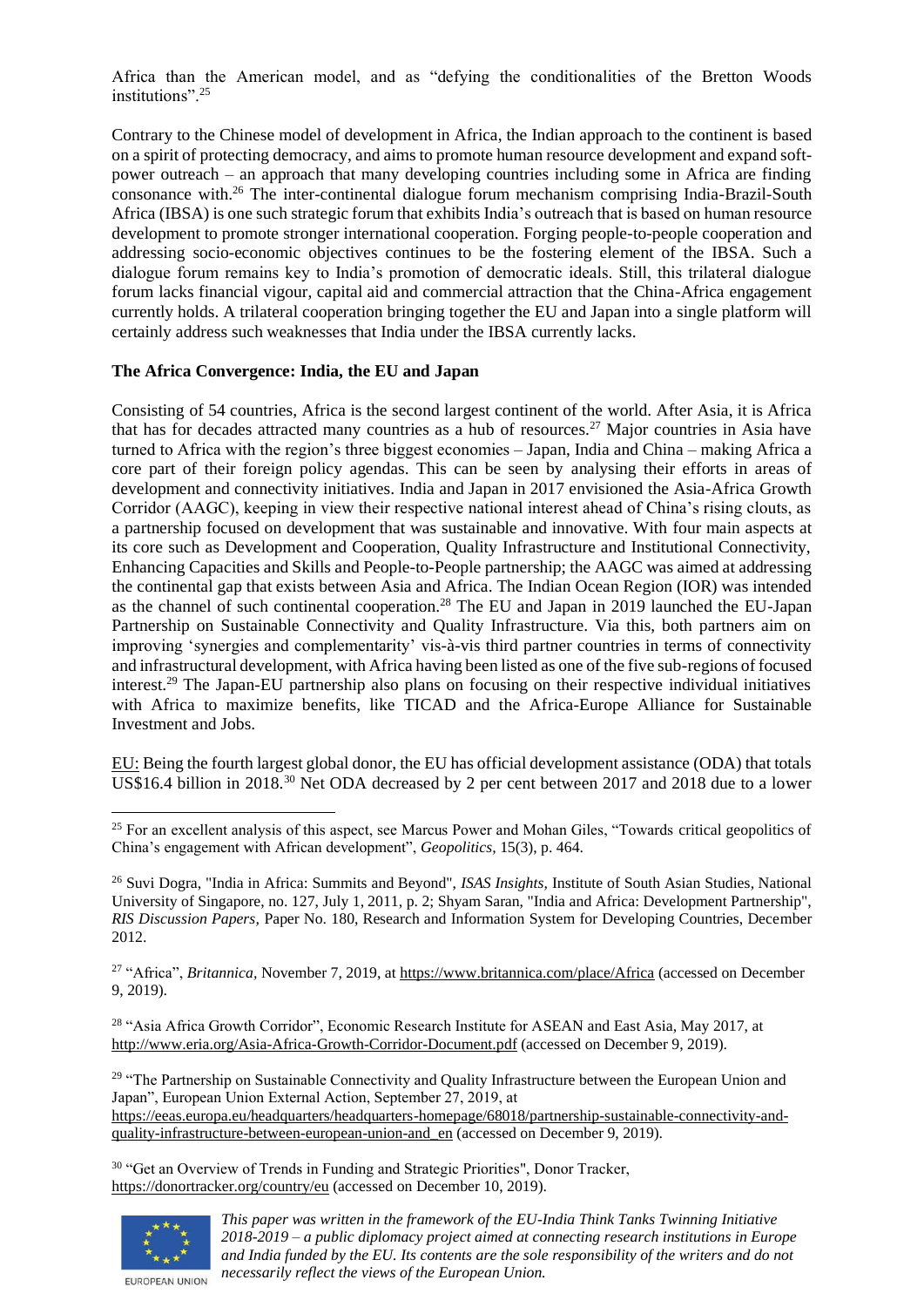level of disbursements.<sup>31</sup> The EU's policy is set out in the European Consensus on Development (ECD), renewed in 2017 and aiming to 'provide the framework for a common approach to development policy that will be applied by the EU institutions and the Member States while fully respecting each other's distinct roles and competences.'<sup>32</sup>The ECD focuses on interlinking sectors (such as development, peace and humanitarian assistance), increasing effectiveness of ODA by increasing country ownership and combining traditional financing with private-sector and domestic resources.

Funding allocations are set within the Multiannual Financial Framework (MFF), with negotiations for the period 2021-2027 currently ongoing. The European Commission has proposed a new structure that would merge various separate instruments into one: the Neighbourhood, Development and International Cooperation Instrument (NDICI). Under this proposal, the instrument would disburse funds both geographically (the majority: 68 of 89.2 billion euros) and thematically (7 of 89.2 billion euros).<sup>33</sup> Spending targets are discussed for cross-cutting priorities, including human development (20 per cent), climate change (25 per cent) and migration (10 per cent).

The EU, as per the ECD, recognizes the importance of targeting ODA to Africa, considering the challenges faced by developing countries on this continent. Thematically, three areas are highlighted. First among these is supporting Africa and the EU's neighbourhood in their energy transition as part of the enabling framework for the EU's Energy Union. Second is sustainable agriculture, which remains a key driver for poverty eradication and sustainable development and is indispensable to ending hunger and ensuring food security. The ECD notes, 'major public and private sector investment in sustainable agriculture and related infrastructure is required in many developing countries, notably in Africa.'<sup>34</sup> Third, digital connectivity, or lack thereof, is highlighted as a major obstacle to development in many (rural and remote areas in) developing countries, especially in Africa.

In the new Commission led by Ursula von der Leyen, Finnish Jutta Urpilainen serves as the European Commissioner for International Partnerships.<sup>35</sup> Over the next five years, her 'main objective will be to ensure the European model of development evolves in line with new global realities.'<sup>36</sup> Africa is set to feature large herein, as the new Commissioner was specifically tasked to work with the EU's high representative for foreign affairs on 'a new comprehensive strategy for Africa', creating a partnership of equals and mutual interest and building on the current EU-Africa Sustainable Alliance. Separately, conclusion of the negotiations for an ambitious post-Cotonou agreement with the countries from the African, Caribbean and Pacific Group of States is also a priority.

Taken together, the EU's more integrated approach, with an elevated role also for the private sector, brings EU ODA closer to the request-based Japanese approach that has long focused on 'basic human needs'. Moreover, the explicit geographical focus on Africa combined with a thematic focus on the SDGs – energy and agriculture – and digital match well with Japanese and Indian priorities/expertise.

<sup>33</sup> "Get an Overview of Trends", note 30.

<sup>34</sup> "Joint statement by the Council and the representatives of the governments of the Member States meeting within the Council, the European Parliament and the Commission", Official Journal of the European Union, 2017/C 210/01, June 30, 2017, at https://eur-lex.europa.eu/legalcontent/EN/TXT/HTML/?uri=CELEX:42017Y0630(01)&from=FI (accessed on December 10, 2019).

<sup>35</sup> Ursula von der Leyen, "Jutta Urpilainen: Commissioner-designate for International Partnerships", European Commission, September 10, 2019, at [https://ec.europa.eu/commission/sites/beta](https://ec.europa.eu/commission/sites/beta-political/files/mission-letter-jutta-urpilainen_en.pdf)[political/files/mission-letter-jutta-urpilainen\\_en.pdf](https://ec.europa.eu/commission/sites/beta-political/files/mission-letter-jutta-urpilainen_en.pdf) (accessed on December 10, 2019).

<sup>36</sup> Ibid.



 $31$  Ibid.

<sup>&</sup>lt;sup>32</sup> "The New European Consensus on Development: 'Our World, Our Dignity, Our Future'", European Commission, a[t https://ec.europa.eu/europeaid/sites/devco/files/european-consensus-on-development-final-](https://ec.europa.eu/europeaid/sites/devco/files/european-consensus-on-development-final-20170626_en.pdf)[20170626\\_en.pdf](https://ec.europa.eu/europeaid/sites/devco/files/european-consensus-on-development-final-20170626_en.pdf) (accessed on December 10, 2019).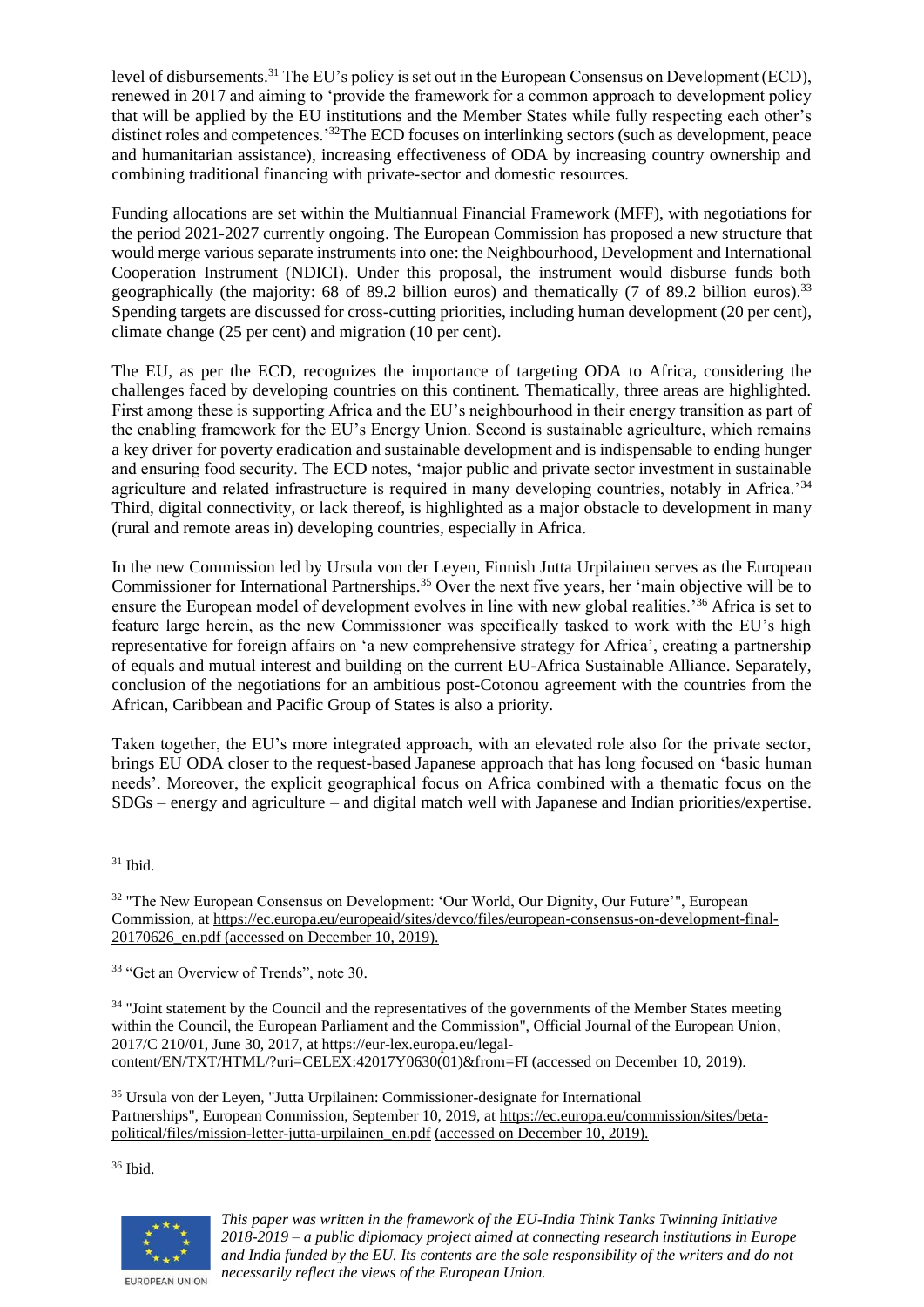This suggests that opportunities for bilateral and trilateral cooperation on the African continent are set to grow in the years ahead.

Japan: Japan's Africa policy received a more constructive engagement in 1993 through the TICAD. Tokyo officially visualised the decline of assistance from the developed countries towards Africa as an opportunity for itself and factored the weight of Africa in its foreign policy.<sup>37</sup> Since then, Japan's economic interest in Africa has been growing constantly. TICAD has been instrumental in institutionalising Japan-Africa relations. Since the sixth TICAD, both have decided to hold the conference alternately in Africa and Japan. This reflected Japan's intentions to involve African countries more dynamically and highlights the reciprocal gesture from Africa. Japanese Prime Minister Shinzo Abe visited Africa to attend the sixth TICAD in August 2016, which was held in Nairobi in Kenya (for the first-time outside Japan). The Seventh TICAD — the most recent one — took place in Yokohama city, Japan, on August 28-30, 2019.<sup>38</sup>

Since 2008 two trends are particularly prevalent in the development of Japan's assistance policies; one geographical and the other thematic with greater emphasis on African development and more attention to climate change and promotion of sustainable development. TICAD has been a particularly important forum for Japan to engage with all African partners. Within TICAD, Japanese assistance to Africa span across areas such as private sector involvement in economy, diversification of industries, assistance in institutional capacity building, improving human resources, quality infrastructure investments with special focus on connectivity, debt risk management, human rights promotion, quality education, affordable healthcare and disaster management.<sup>39</sup> To fulfil economic commitments, Japan claims to have made over \$30 billion of investments in the continent during 2016-19 – both public and private investments combined – with just private sector investments around \$20 billion.<sup>40</sup> The Abe government during the seventh TICAD has made another \$20 billion of investment commitments from the private sector for the next three years.<sup>41</sup> Further, at the 2019 TICAD, Japan has welcomed the commencement of the African Continental Free Trade Agreement and put strong emphasis on leveraging it to strongly link the private sectors from both regions. $42$ 

Japan's actions must also be analysed from the context that it has been packaging most of its external engagements recently within the larger 'Free and Open Indo-Pacific' agenda, which includes offsetting increasing Chinese influence. To this effect, Japan in collaboration with India proposed the Asia-Africa Growth Corridor (AAGC) in 2017 as a new flagship initiative, which is now rechristened as Platform for Japan-India Business Cooperation in Asia-Africa Region. Japan International Cooperation Agency (JICA)'s financing for several ODAs and projects under the Expanded Partnership for Quality Infrastructure (EPQI) programmes are also part of the Indo-Pacific agenda. Further, as a boost to Japanese foreign policy engagement in Africa, the term 'Free and Open Indo-Pacific' found mention in the recent Yokohama declaration, a first in the history of all TICAD declarations.<sup>43</sup>

<sup>39</sup> Ibid; "TICAD VI Nairobi Implementation Plan", MOFA Japan, August 28, 2016, at [https://www.mofa.go.jp/af/af1/page3e\\_000549.html](https://www.mofa.go.jp/af/af1/page3e_000549.html) (accessed on December 9, 2019).

<sup>40</sup> Reiji Yoshida, "Abe pledges to push Japanese investment in Africa but steers clear of target at TICAD", *The Japan Times*, August 28, 2019, at [https://www.japantimes.co.jp/news/2019/08/28/national/politics](https://www.japantimes.co.jp/news/2019/08/28/national/politics-diplomacy/abe-pledges-private-investment-africa-ticad/#.Xe8_zegzbIU)[diplomacy/abe-pledges-private-investment-africa-ticad/#.Xe8\\_zegzbIU](https://www.japantimes.co.jp/news/2019/08/28/national/politics-diplomacy/abe-pledges-private-investment-africa-ticad/#.Xe8_zegzbIU) (accessed on December 9, 2019).

<sup>41</sup> Ibid; "The 7<sup>th</sup> Tokyo International Conference", note 16.

<sup>42</sup> "Yokohama Declaration 2019: Advancing Africa's Development through People, Technology and Innovation", MOFA Japan, August 30, 2019, at [https://www.mofa.go.jp/region/africa/ticad/ticad7/pdf/yokohama\\_declaration\\_en.pdf](https://www.mofa.go.jp/region/africa/ticad/ticad7/pdf/yokohama_declaration_en.pdf) (accessed on December 10, 2019).

<sup>43</sup> Ibid; See "The 7th Tokyo International Conference", note 16.



*This paper was written in the framework of the EU-India Think Tanks Twinning Initiative 2018-2019 – a public diplomacy project aimed at connecting research institutions in Europe and India funded by the EU. Its contents are the sole responsibility of the writers and do not necessarily reflect the views of the European Union.*

<sup>37</sup> "Uniqueness of TICAD", MOFA Japan, April 13, 2016, at [http://www.mofa.go.jp/af/af1/page22e\\_000767.html](http://www.mofa.go.jp/af/af1/page22e_000767.html) (accessed on 22 June 2017).

<sup>&</sup>lt;sup>38</sup> "The 7th Tokyo International Conference", note 16.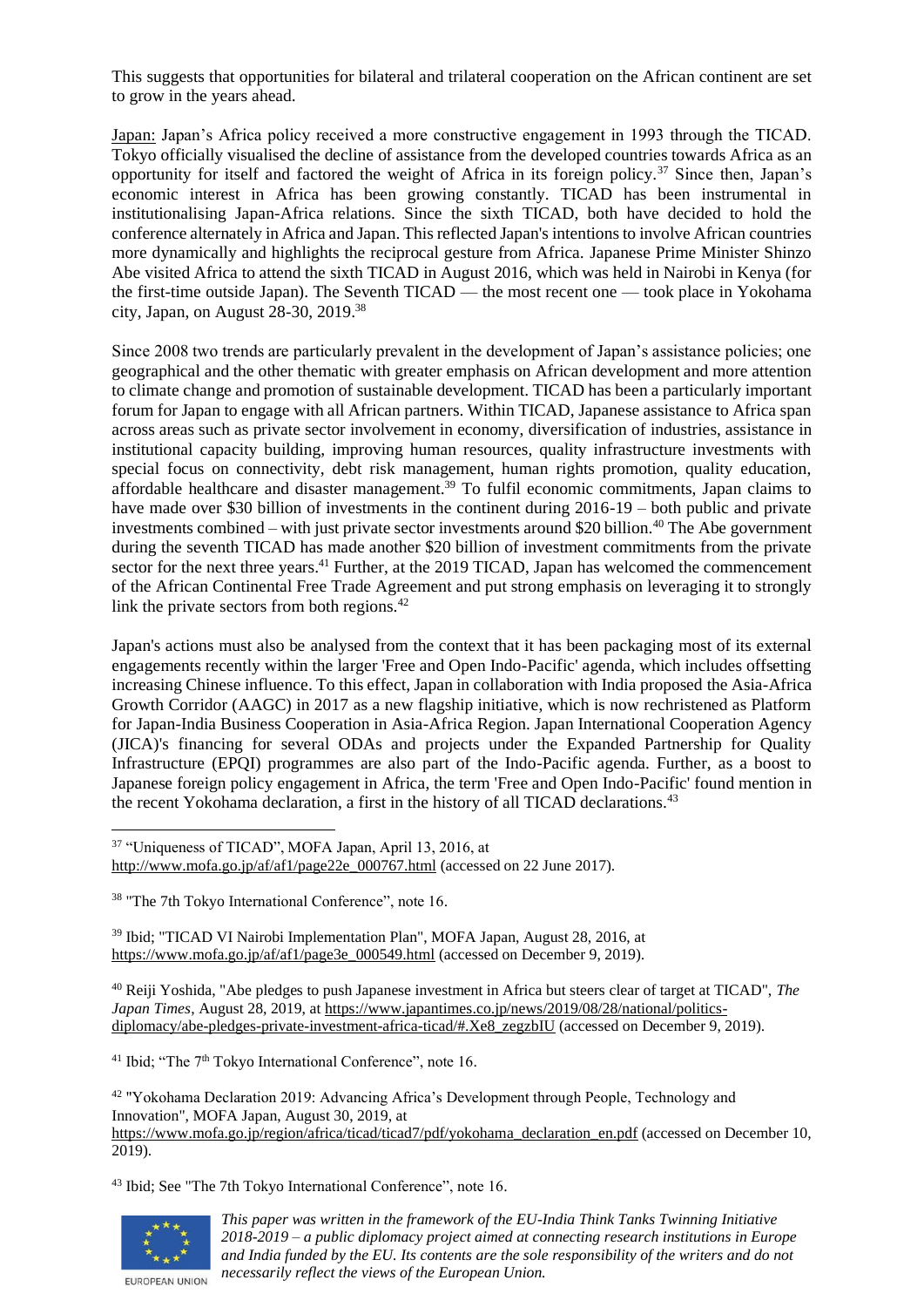Japan's main campaign lately has been focused on promoting and campaigning in favour of "highquality infrastructure" in the continent to side-line and show in poor light the Chinese presence in Africa. Criticising the Chinese approach as "unethical", Japan generally alleges that China's outreach in Africa is based on offering cheap goods, providing ODA in an attractive and unaccountable manner and taking advantage of African resources without offering much in return by playing the role of a responsible actor.<sup>44</sup> Japan contends that China is offering attractive financial packages to the poor African countries that are not in accord with international norms to exploit Africa's resources to its benefit by signing deals and agreements that are not favourable for Africa's future development.

There are other reasons why Japan is concerned over China's increasing clout in Africa. Japan has been advocating for a reformed United Nations (UN) and UN Security Council (UNSC) for a long time, where the support of the 54 African countries is crucial. The reform of the Security Council also found mention in the last two TICAD declarations where Japan and African countries emphasized commitment to the cause.<sup>45</sup> India is Japan's partner under the G-4 grouping. China as a member of the permanent five (P-5) of the UNSC does not want to concede any advantage to Japan or to India. In brief, Africa's resource and strategic significance in global politics has encouraged China to pursue a robust policy.

Consequently, Beijing has invested heavily in diplomatic, economic and political fronts in Africa resulting in a serious China-Africa engagement. Politically, China has accorded the highest priority to Africa as not all African countries have endorsed the "One-China" policy. Jiang Zemin's visit to Africa in 1996 laid the foundation of the existing Sino-African engagement. Under Hu Jintao, China's Africa policy witnessed steady progress. China's first White Paper on the continent, *China's Africa Policy*, was released in January 2006 and established the seed for a multi-layered engagement between China and Africa.<sup>46</sup> China's relations with the African Union (AU) have been on a progressive path under Xi Jinping, which allows Beijing to reach the continent multilaterally. The Forum of China-Africa Cooperation (FOCAC), which started in year 2000, has been instrumental in institutionalising the larger Sino-Africa relations.

India: India-Africa ties, which are underpinned by a plethora of cultural, economic and historical linkages, have steadily improved over the years. The ties have seen renewed focus since 2014 with the advent of the Narendra Modi administration with the idea of Africa becoming a common ground for cooperation between India and the world gaining prominence. Modi's commitment to keeping Africa as one of the focus areas of his foreign policy agendas was highlighted when South Africa's Cyril Ramaphosa attended the  $70<sup>th</sup>$  Republic Day celebrations of India as the chief guest.<sup>47</sup> Further,

[africa/#.WUvwCyTldlI](http://www.japantimes.co.jp/news/2013/05/01/asia-pacific/database-reveals-extent-of-chinas-aid-to-africa/#.WUvwCyTldlI) (accessed on June 22, 2017); Ayako Mie, "With TICAD, Japan pursues African growth and export markets", *The Japan Times,* August 9, 2016, at

[http://www.japantimes.co.jp/news/2016/08/09/reference/ticad-africa-initiative-sees-japan-pursue-bigger-slice](http://www.japantimes.co.jp/news/2016/08/09/reference/ticad-africa-initiative-sees-japan-pursue-bigger-slice-economic-pie/)[economic-pie/](http://www.japantimes.co.jp/news/2016/08/09/reference/ticad-africa-initiative-sees-japan-pursue-bigger-slice-economic-pie/) (accessed on June 26, 2017) .

<sup>45</sup> "Yokohama Declaration 2019", note 42; "TICAD VI Nairobi Declaration: Advancing Africa's sustainable development agenda TICAD partnership for prosperity", MOFA Japan, August 28, 2016, at [https://www.mofa.go.jp/af/af1/page3e\\_000543.html](https://www.mofa.go.jp/af/af1/page3e_000543.html) (accessed on December 10, 2019).

<sup>46</sup> "China's Africa Policy"*, People's Daily Online*, January 2006, at [http://en.people.cn/200601/12/eng20060112\\_234894.html](http://en.people.cn/200601/12/eng20060112_234894.html) (accessed on June 22, 2017).

<sup>47</sup> "India celebrates 70th R-Day in presence of SA President Cyril Ramaphosa", *The Economic Times*, January 26, 2019, a[t https://economictimes.indiatimes.com/news/politics-and-nation/india-celebrates-70th-r-day-in](https://economictimes.indiatimes.com/news/politics-and-nation/india-celebrates-70th-r-day-in-presence-of-sa-president-cyril-ramaphosa/articleshow/67700486.cms?from=mdr)[presence-of-sa-president-cyril-ramaphosa/articleshow/67700486.cms?from=mdr](https://economictimes.indiatimes.com/news/politics-and-nation/india-celebrates-70th-r-day-in-presence-of-sa-president-cyril-ramaphosa/articleshow/67700486.cms?from=mdr) (accessed on December 10, 2019).



<sup>44</sup> John Aglionby, "Tokyo takes on Beijing in Africa, claiming quality over speed", *Financial Times,* January 16, 2016, a[t https://www.ft.com/content/564df09e-824a-11e5-a01c-8650859a4767?mhq5j=e2](https://www.ft.com/content/564df09e-824a-11e5-a01c-8650859a4767?mhq5j=e2) (accessed on June 22, 2017); "Database reveals extent of China's aid to Africa", *The Japan Times,* May 1, 2013, at

[http://www.japantimes.co.jp/news/2013/05/01/asia-pacific/database-reveals-extent-of-chinas-aid-to-](http://www.japantimes.co.jp/news/2013/05/01/asia-pacific/database-reveals-extent-of-chinas-aid-to-africa/#.WUvwCyTldlI)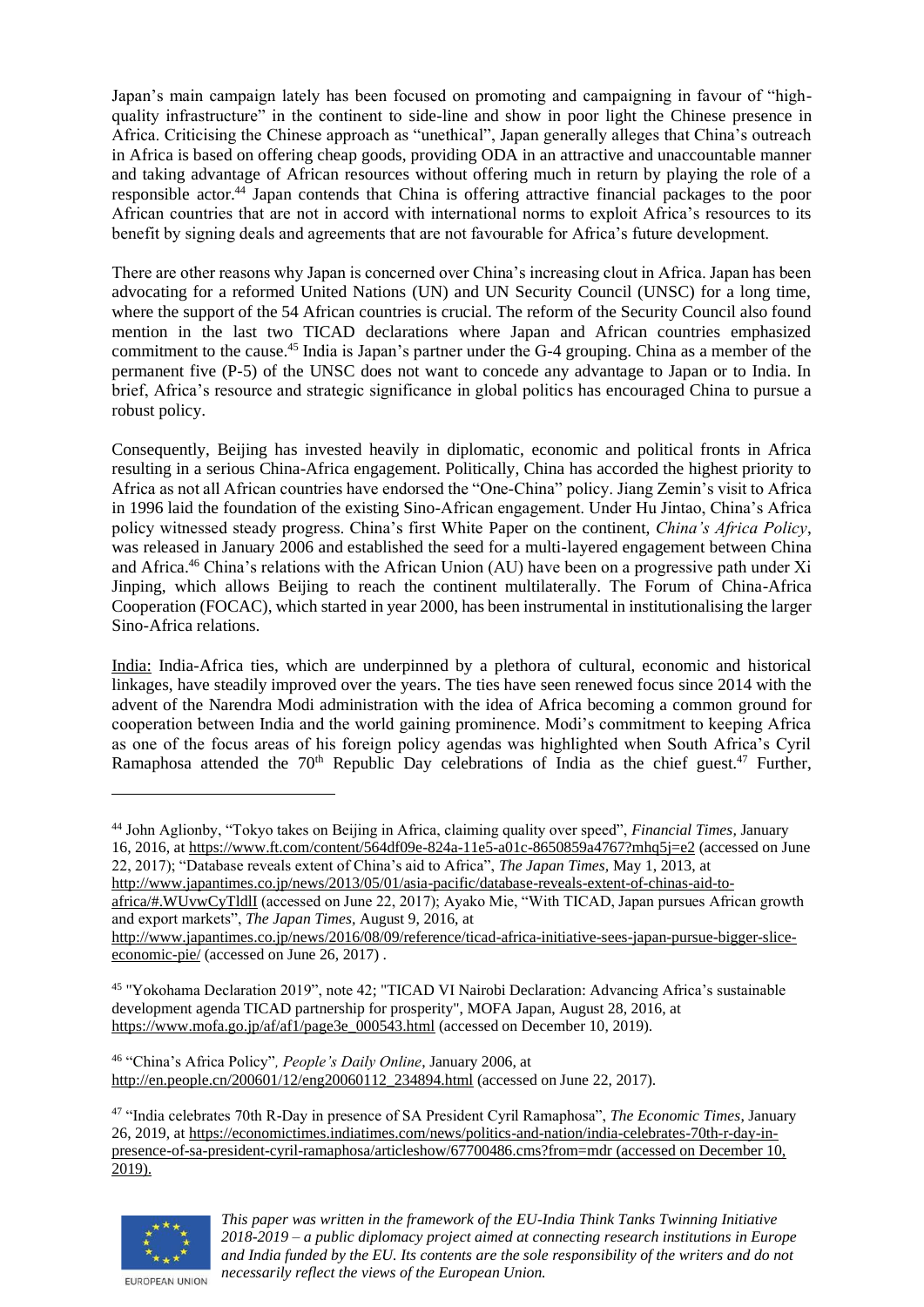concluding his three-nation tour to Africa in 2018, Modi had announced that the continent features as a "top priority"<sup>48</sup> for India; the sentiment has been echoed in a 2019 two-nation tour of Africa by India's Vice-President Venkaiah Naidu showing India's continued commitment.<sup>49</sup> India's investment in its ties with Africa has gathered momentum with political ties receiving unprecedented attention, even though India's economic presence is yet to mark a difference in the African continent. Ever since the 1955 Bandung Conference, Africa-India partnership treads the line of South-South Cooperation (SSC). The Bandung Conference had brought together the recently independent countries of India and Africa for the first time; drawing from their shared history of colonialism, plans for a democratic future and aiming for equality in international platforms, the conference paved the path for the creation of NAM.<sup>50</sup> SSC has regained prominence in light of the pivot shift of global attention to Asia with Africa functioning as a major hub of competing foreign interests.

The present policies India is implementing vis-à-vis Africa offer an improved direction to Indian presence in the continent and development-oriented partnership between India and Africa. This new vigour in the India-Africa partnership was best highlighted in Modi's 2018 address at the Ugandan Parliament where he announced that India's engagement with Africa will espouse 10 guiding principles.<sup>51</sup> This vision has outlined not just bilateral engagements India wishes to be a part of with various African nations but takes India-Africa ties to a multilateral level. India and Africa are looking at a "future of great promise" that has been furthered during the 25 plus visits to Africa that have been undertaken by India's Prime Minister, President and Vice-President cumulatively since 2014.<sup>52</sup>

India has started viewing Africa in a more comprehensive manner than it did a decade back; Africa was not viewed as a continent towards which a policy outlook needed to be designed. For the third India-Africa Forum Summit in 2015, all 54 African countries were invited by India.<sup>53</sup> Even though only 40 heads attended, the event was successfully able to put across India's multilateral approach with Africa forward, stressing on the fact that India wishes to engage with Africa as a whole. The presence of 40 countries at the Forum gave India the opportunity to conduct a plethora of bilateral meetings on the side-lines with different African leaders, both collectively and individually furthering India's ties with Africa. Originally, India used to follow the Banjul format<sup>54</sup> by inviting not over 15 countries selected by the African Union (AU) to the event. The decision to break away from the same and invite all countries of Africa sent a clear sign of Indian commitment to the region by enlarging the scope of engagement.

<sup>50</sup> "Non-Aligned Movement", *Britannica*, April 26, 2015, a[t https://www.britannica.com/topic/Non-Aligned-](https://www.britannica.com/topic/Non-Aligned-Movement)[Movement](https://www.britannica.com/topic/Non-Aligned-Movement) (accessed on December 10, 2019).

<sup>51</sup> "Prime Minister's address at Parliament of Uganda during his State Visit to Uganda", MEA India, July 25, 2018, a[t https://mea.gov.in/Speeches-](https://mea.gov.in/Speeches-Statements.htm?dtl/30152/Prime_Ministers_address_at_Parliament_of_Uganda_during_his_State_Visit_to_Uganda)

[Statements.htm?dtl/30152/Prime\\_Ministers\\_address\\_at\\_Parliament\\_of\\_Uganda\\_during\\_his\\_State\\_Visit\\_to\\_Uga](https://mea.gov.in/Speeches-Statements.htm?dtl/30152/Prime_Ministers_address_at_Parliament_of_Uganda_during_his_State_Visit_to_Uganda) [nda](https://mea.gov.in/Speeches-Statements.htm?dtl/30152/Prime_Ministers_address_at_Parliament_of_Uganda_during_his_State_Visit_to_Uganda) (accessed on December 10, 2019).

<sup>52</sup> "Details of Foreign/Domestic Visits", *PMINDIA, at* [https://www.pmindia.gov.in/en/details-of](https://www.pmindia.gov.in/en/details-of-foreigndomestic-visits/)[foreigndomestic-visits/](https://www.pmindia.gov.in/en/details-of-foreigndomestic-visits/) (accessed on December 10, 2019).

<sup>53</sup> "India Africa Forum Summit", *MEA India,* October 29, 2015, at [http://www.mea.gov.in/Uploads/PublicationDocs/25981\\_framework.pdf](http://www.mea.gov.in/Uploads/PublicationDocs/25981_framework.pdf) (accessed on December 10, 2019).

<sup>54</sup> Manish Chand, "India and Africa: Sharing interlinked dreams", *MEA India,* January 28, 2015, at <https://www.mea.gov.in/in-focus-article.htm?24742/India+and+Africa+Sharing+interlinked+dreams> (accessed on December 10, 2019)



<sup>48</sup> "In Uganda, Modi Says Africa is Top Priority for India ", *VOA News*, July 25, 2018, at <https://www.voanews.com/africa/uganda-modi-says-africa-top-priority-india> (accessed on December 10, 2019).

<sup>49</sup>"India accords top priority to deepening ties with African nations: Vice President", *United News of India*, October 11, 2019, a[t http://www.uniindia.com/india-accords-top-priority-to-deepening-ties-with-african](http://www.uniindia.com/india-accords-top-priority-to-deepening-ties-with-african-nations-vice-president/india/news/1755420.html)[nations-vice-president/india/news/1755420.html](http://www.uniindia.com/india-accords-top-priority-to-deepening-ties-with-african-nations-vice-president/india/news/1755420.html) (accessed on December 10, 2019).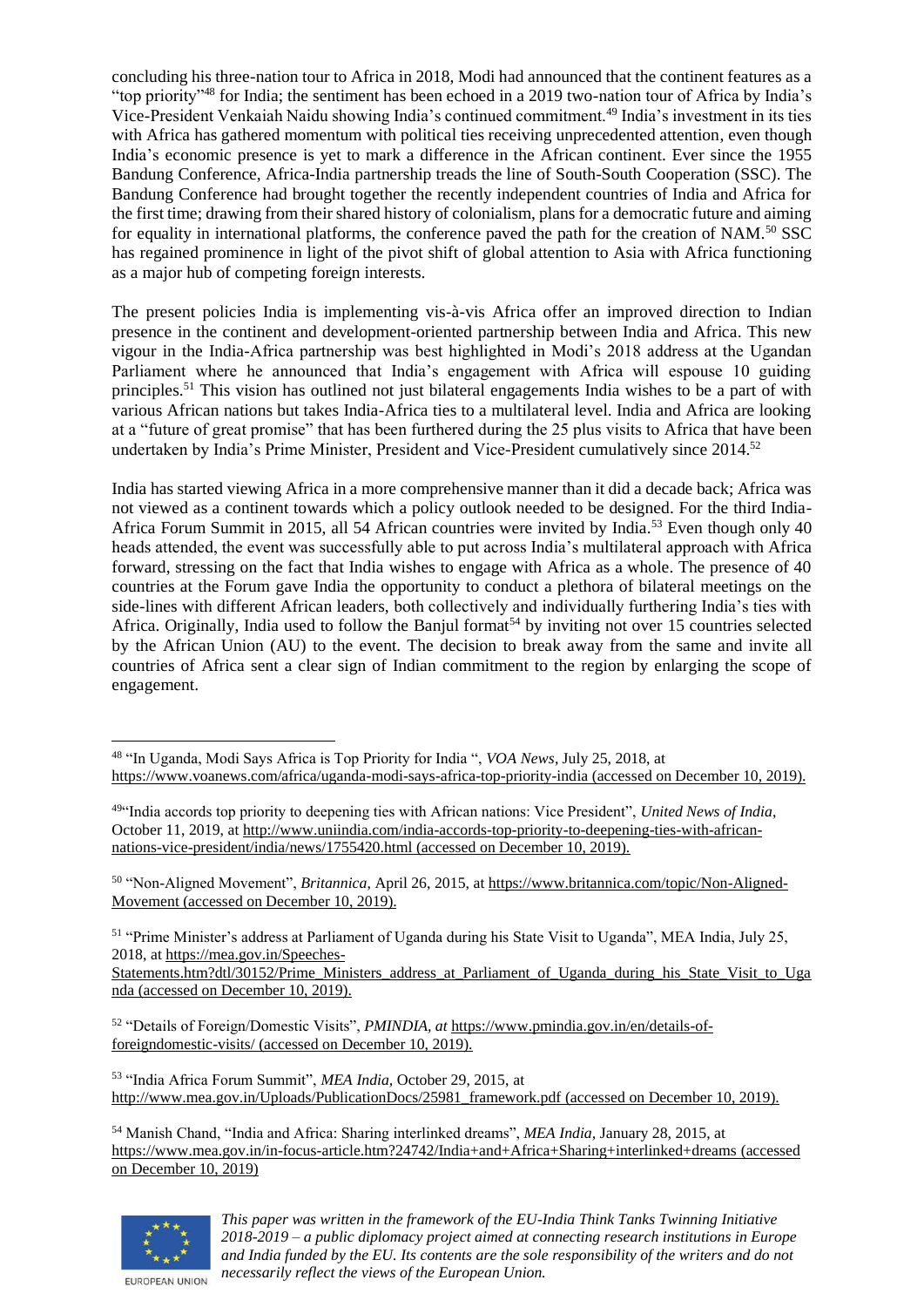India is now trying to create a united policy posture with Africa that is focused on a multilateral level around a "common, but differentiated, negotiation framework".<sup>55</sup> During the 2015 India-Africa Summit, India was a strong advocate of establishing a shared understanding between India and Africa in respect to multilateral institutions, focused on the United Nations Security Council.<sup>56</sup> In his inaugural address at the Summit, Modi spoke about how institutions cannot be "representative of the world" if they do not give Africa and India due importance, combining India's demand for permanent representation at the UNSC with Africa.<sup>57</sup> Modi has also started including Africa in other vital multilateral fronts like climate change and trade structures. In 2015, Modi invited African nations to be a part of "solar rich countries" by joining the International Solar Alliance (ISA); in 2018, Modi inaugurated the first assembly of the ISA with over 10 African countries as members.<sup>58</sup>

Improvement in trading relations also shows how India has upgraded its Africa outlook. India is at present Africa's fourth-largest partner in trade and ranks third in Africa's trade export lists.<sup>59</sup> Modi had highlighted in 2015 that India and Africa are looking for a global trading environment where "development goals and trade prospects" go hand in hand.<sup>60</sup> Earlier, India did not factor Africa in its multilateral trade plans in a crucial manner nor did India-Africa discussions on collaborating global trade regimes take place. Highlighting India and Africa as conglomerations of developing countries facing common problems especially in agriculture and food security, Modi had recalled the Doha Declaration of 2001 in his speech.<sup>61</sup> Since then, India's bilateral trade with Africa has reached new heights, standing at US\$62.66 billion during 2017-2018.<sup>62</sup>

India's Africa policy now focuses on not only enhancing developmental partnerships between India and Africa but also on offering better engagement. India's view of looking at developmental challenges as international responsibility while rejecting 'donor-recipient' paradigms has now changed. 2005 onwards, India's cooperation with Africa in respect to development has seen expansion with India becoming a full member of the Africa Capacity Building Foundation (ACBF), observer participation in

<sup>56</sup> "India Africa Forum Summit", *MEA India,* October 29, 2015, at [http://www.mea.gov.in/Uploads/PublicationDocs/25981\\_framework.pdf](http://www.mea.gov.in/Uploads/PublicationDocs/25981_framework.pdf) (accessed on December 10, 2019).

<sup>57</sup> "Speech by Prime Minister at the Inaugural Ceremony of the Third India-Africa Forum Summit in New Delhi", MEA India, October 29, 2015, a[t https://mea.gov.in/Speeches-](https://mea.gov.in/Speeches-Statements.htm?dtl/25977/speech+by+prime+minister+at+the+inaugural+ceremony+of+the+third+indiaafrica+forum+summit+in+new+delhi+october+29+2015)[Statements.htm?dtl/25977/speech+by+prime+minister+at+the+inaugural+ceremony+of+the+third+indiaafrica+f](https://mea.gov.in/Speeches-Statements.htm?dtl/25977/speech+by+prime+minister+at+the+inaugural+ceremony+of+the+third+indiaafrica+forum+summit+in+new+delhi+october+29+2015) [orum+summit+in+new+delhi+october+29+2015](https://mea.gov.in/Speeches-Statements.htm?dtl/25977/speech+by+prime+minister+at+the+inaugural+ceremony+of+the+third+indiaafrica+forum+summit+in+new+delhi+october+29+2015) (accessed on December 10, 2019).

<sup>58</sup> "Five African Nations Join International Solar Alliance ", MEA India, May 22, 2017, at <https://mea.gov.in/press-releases.htm?dtl/28476/Five+African+Nations+Join+International+Solar+Alliance> (accessed on December 10, 2019).

<sup>59</sup> "An Analysis of India and Africa's Trade and Investment", AFREXIM & EXIM Bank, 2018, at [https://www.eximbankindia.in/Assets/Dynamic/PDF/Publication-Resources/SpecialPublications/Deepening-](https://www.eximbankindia.in/Assets/Dynamic/PDF/Publication-Resources/SpecialPublications/Deepening-South-South-Collaboration_An-Analysis-of-Africa-and-Indias-Trade-and-Investment.pdf)[South-South-Collaboration\\_An-Analysis-of-Africa-and-Indias-Trade-and-Investment.pdf](https://www.eximbankindia.in/Assets/Dynamic/PDF/Publication-Resources/SpecialPublications/Deepening-South-South-Collaboration_An-Analysis-of-Africa-and-Indias-Trade-and-Investment.pdf) (accessed on December 10, 2019).

<sup>60</sup> "Speech by Prime Minister at the Inaugural Ceremony of the Third India-Africa Forum Summit in New Delhi", MEA India, October 29, 2015, a[t https://mea.gov.in/Speeches-](https://mea.gov.in/Speeches-Statements.htm?dtl/25977/speech+by+prime+minister+at+the+inaugural+ceremony+of+the+third+indiaafrica+forum+summit+in+new+delhi+october+29+2015)[Statements.htm?dtl/25977/speech+by+prime+minister+at+the+inaugural+ceremony+of+the+third+indiaafrica+f](https://mea.gov.in/Speeches-Statements.htm?dtl/25977/speech+by+prime+minister+at+the+inaugural+ceremony+of+the+third+indiaafrica+forum+summit+in+new+delhi+october+29+2015) [orum+summit+in+new+delhi+october+29+2015](https://mea.gov.in/Speeches-Statements.htm?dtl/25977/speech+by+prime+minister+at+the+inaugural+ceremony+of+the+third+indiaafrica+forum+summit+in+new+delhi+october+29+2015) (accessed on December 10, 2019).

 $61$  Ibid.

<sup>62</sup> "Remarks by External Affairs Minister at the Africa Day Celebrations at Vibrant Gujarat 2019", *MEA India*, January 19, 2019, a[t https://www.mea.gov.in/Speeches-](https://www.mea.gov.in/Speeches-Statements.htm?dtl/30924/Remarks_by_External_Affairs_Minister_at_the_Africa_Day_Celebrations_at_Vibrant_Gujarat_2019)[Statements.htm?dtl/30924/Remarks\\_by\\_External\\_Affairs\\_Minister\\_at\\_the\\_Africa\\_Day\\_Celebrations\\_at\\_Vibra](https://www.mea.gov.in/Speeches-Statements.htm?dtl/30924/Remarks_by_External_Affairs_Minister_at_the_Africa_Day_Celebrations_at_Vibrant_Gujarat_2019) [nt\\_Gujarat\\_2019](https://www.mea.gov.in/Speeches-Statements.htm?dtl/30924/Remarks_by_External_Affairs_Minister_at_the_Africa_Day_Celebrations_at_Vibrant_Gujarat_2019) (accessed on December 10, 2019).



<sup>55</sup> "Common but Differentiated Responsibilities and Respective Capabilities (CBDR-RC)", Climate Nexus, at [https://climatenexus.org/climate-change-news/common-but-differentiated-responsibilities-and-respective](https://climatenexus.org/climate-change-news/common-but-differentiated-responsibilities-and-respective-capabilities-cbdr-rc/)[capabilities-cbdr-rc/](https://climatenexus.org/climate-change-news/common-but-differentiated-responsibilities-and-respective-capabilities-cbdr-rc/) (accessed December 10, 2019).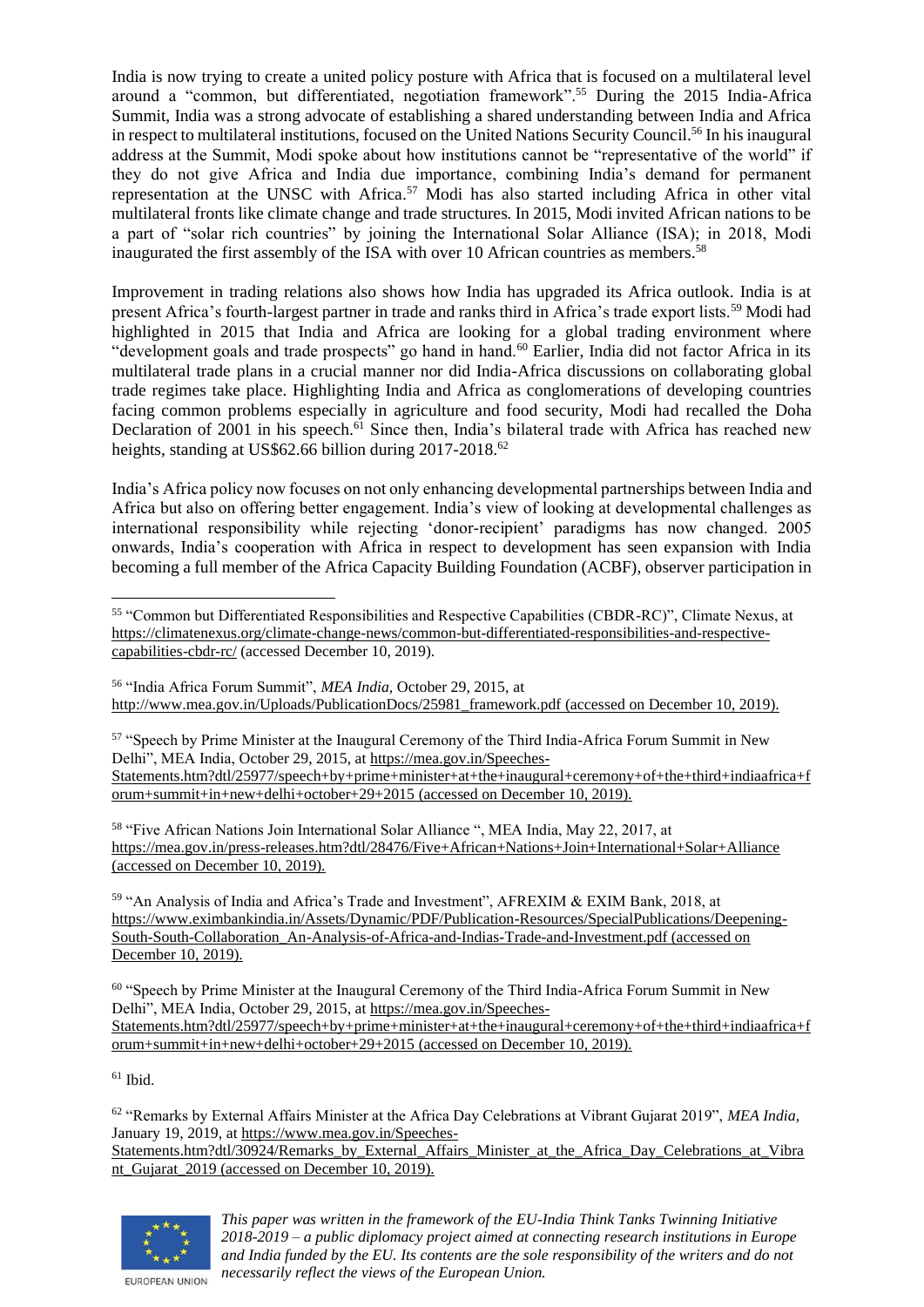Common Market for Eastern and Southern Africa (COMESA), South African Development Community (SADC) and Economic Community of West African States (ECOWAS). In the context of the 2015 Strategic Partnership Framework of India-Africa Forum Summit III, India had promised Africa a grant assistance package of US\$600 million; a target that was exceeded already in 2019, the time of its mid-term review. Also, by then, more than US\$ 6.4 billion of the overall commitment of US\$ 10 billion under the Indian Lines of Credit had been committed or ongoing, while more than 40,000 (of 50,000) slots for training, scholarship and capacity building had been completed.<sup>63</sup> Clearly, the Indo-African partnership is witnessing a deepening and strengthening of engagement in both quantitative and qualitative terms.

## **The Connectivity Cooperation Framework**

Co-envisioned under their Indo-Pacific 2025 Vision, the AAGC was formally announced in May 2017 in Gandhinagar in India, to promote an intercontinental framework of cooperation between Asia and Africa led by India and Japan. Both the AAGC and China's Belt and Road Initiative (BRI) emphasise on connectivity and infrastructure as the two main constituents in the Indo-Pacific/Asia-Pacific region. The AAGC seems to be seen as an integral aspect of Japan's "Free and Open Indo-Pacific" outlook at present and is being as a 'business cooperation platform', as the 2018 India-Japan Joint Statement points to,<sup>64</sup> than as a singular corridor. Such an inter-continental framework of cooperation cannot really overlook the EU as a partner. EU's participation within a 'business cooperation platform' framework is very much a practicable proposition, mainly under Asia-Europe Meeting (ASEM) framework.

To see objectively, the subject of the Asia-Europe cooperation is fairly an old one. In fact, as an intergovernmental mechanism, the ASEM was established in 1996 aiming to promote cooperation and dialogue between the two continents. Based on an intercontinental framework with the spirit of "Asia matters for Europe and vice-versa", the ASEM today consists of 21 Asian countries, 30 European countries, and two multilateral organisations – the European Union (EU) and the ASEAN Secretariat.<sup>65</sup> ASEM has been advocating multi-dimensional cooperation between Asia and Europe across all areas for some time, moving away from the customary aid-based relationship architecture that most Asian countries used to share with Europe. The 11th ASEM summit, held in Ulaanbaatar in July 2016, expressed the view to promote "mainstream connectivity" across all areas – "political, economic, digital, institutional, socio-cultural and people-to-people" cooperation.<sup>66</sup>

The 12th ASEM summit, held on October 18-19, 2018 in Brussels, discussed a concrete plan on trade and economic cooperation, connectivity, sustainable development, climate change, and security

64 "India-Japan Vision Statement", note 3.

<sup>65</sup> "The Asia-Europe Meeting", ASEM InfoBoard, at https://www.aseminfoboard.org/ (accessed on December 10).

<sup>66</sup> Chair's Statement, "11th ASEM Summit: '20 Years of ASEM: Partnership for the Future through Connectivity'", European Council of the European Union, July 16, 2016, at https://www.consilium.europa.eu/media/23633/chair\_s-statement\_adopted.pdf (accessed on December 10, 2019).



<sup>&</sup>lt;sup>63</sup> "India-Africa Partnership in a Changing Global Order: Priorities, Prospects and Challenges - Remarks by Secretary (ER) at ICWA National Conference", *MEA India*, September 3, 2019, a[t https://mea.gov.in/Speeches-](https://mea.gov.in/Speeches-Statements.htm?dtl/31785/IndiaAfrica_Partnership_in_a_Changing_Global_Order_Priorities_Prospects_and_Challenges__Remarks_by_Secretary_ER_at_ICWA_National_Conference_September_)[Statements.htm?dtl/31785/IndiaAfrica\\_Partnership\\_in\\_a\\_Changing\\_Global\\_Order\\_Priorities\\_Prospects\\_and\\_C](https://mea.gov.in/Speeches-Statements.htm?dtl/31785/IndiaAfrica_Partnership_in_a_Changing_Global_Order_Priorities_Prospects_and_Challenges__Remarks_by_Secretary_ER_at_ICWA_National_Conference_September_) hallenges Remarks by Secretary ER at ICWA National Conference September (accessed on December 10, 2019); "*Joint Press Statement by India and the African Union on the Mid-Term Review Meeting of the Strategic Cooperation Framework of India-Africa Forum Summit III*", *MEA India*, September 12, 2019, at [https://mea.gov.in/bilateral-](https://mea.gov.in/bilateral-documents.htm?dtl/31819/Joint+Press+Statement+by+India+and+the+African+Union+on+the+MidTerm+Review+Meeting+of+the+Strategic+Cooperation+Framework+of+IndiaAfrica+Forum+Summit+III)

[documents.htm?dtl/31819/Joint+Press+Statement+by+India+and+the+African+Union+on+the+MidTerm+Revi](https://mea.gov.in/bilateral-documents.htm?dtl/31819/Joint+Press+Statement+by+India+and+the+African+Union+on+the+MidTerm+Review+Meeting+of+the+Strategic+Cooperation+Framework+of+IndiaAfrica+Forum+Summit+III) [ew+Meeting+of+the+Strategic+Cooperation+Framework+of+IndiaAfrica+Forum+Summit+III](https://mea.gov.in/bilateral-documents.htm?dtl/31819/Joint+Press+Statement+by+India+and+the+African+Union+on+the+MidTerm+Review+Meeting+of+the+Strategic+Cooperation+Framework+of+IndiaAfrica+Forum+Summit+III) (accessed on March 12, 2020).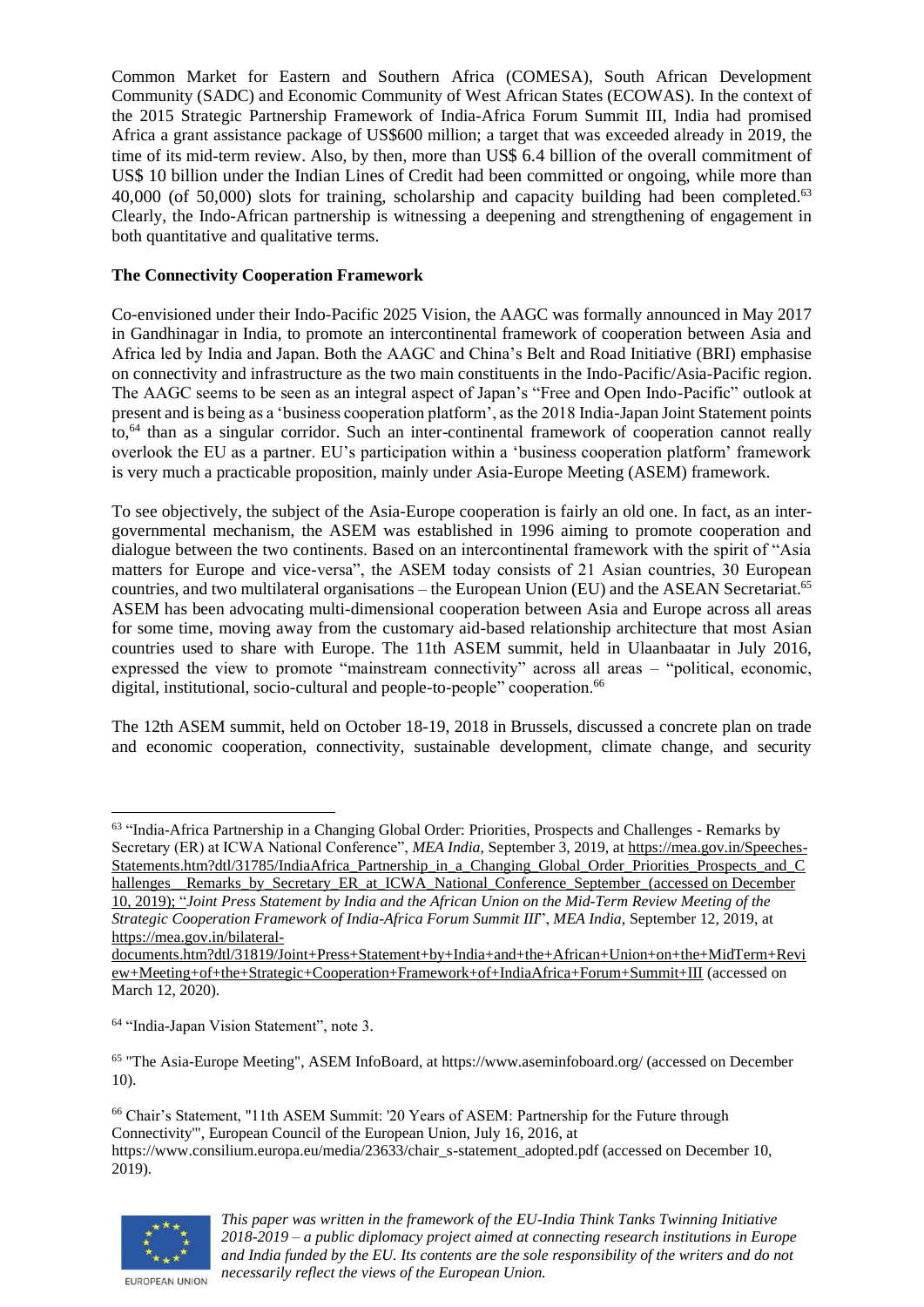challenges under the theme of "Europe and Asia: Global Partners for Global Challenges".<sup>67</sup> These stated issues greatly complement the spirit of inter-continental cooperation that the proposed "Platform for Japan-India Business Cooperation in Asia-Africa Region" could offer. Hence, can the EU be factored in as a continental consultative partner with such a business platform? Three aspects encourage the establishment of such cooperation.

*First*, both India and Japan share a common platform with the EU – within and outside the ASEAN structure – to promote a "rule-based international order", democratic, open and fair global economic order which the "Platform for Japan-India Business Cooperation in Asia-Africa Region" could aspire for. Japan has been advocating Asia-Europe cooperation for a long time now, stressing how the ASEM could be a channel for cooperation between the two continents. On April 25, 2018, Japan concluded the negotiation for a Strategic Partnership Agreement (SPA) with the EU, complementing the spirit to promote economic cooperation and to address the common challenges that both Japan and EU face on climate change, protecting energy supply and threats arising from common security issues.<sup>68</sup> The SPA together with the EU-Japan Economic Partnership Agreement (EPA), signed on December 8, 2017, provide at present a formal and legal basis for Japan's more purposeful economic and strategic engagement with EU.

While the EU-Japan EPA aims to address trade barriers and reject protectionism in global trade, the SPA equally promises to address disaster management, energy security, climate change, ageing population, and cyber-crime. Thrusting on democracy, rule of law and human rights, the SPA aims to align with multilateral forums or organisations in order to address bilateral problems. Forging a cooperation with the "Platform for Japan-India Business Cooperation in Asia-Africa Region" in this context will add substance to Japan-EU cooperation. India's relationship with EU also seems to be changing from a stereotyped aid donor-and-recipient one to a partnership of opportunities. EU has been a strong trade partner of India and the destination for foreign direct investment (FDI) for a long time.

*Second*, EU's Asia strategy is moving away from its excessive China-focused character, with a fair part of the European community – policymakers as well as business representatives – today being rather sceptical of China's BRI. Recognizing BRI's potential to contribute to much-needed (infrastructure) development in developing countries, the EU and its member states do not oppose Xi Jinping's flagship initiative as a matter of principle. They are, however, critical of some of its modalities and consequences, including (the lack of attention to) debt sustainability, commercial viability of projects, transparency and rules-based approach. <sup>69</sup> Nevertheless, this is an opportune time for the EU in Asia after the United States' withdrawal from multilateral trading mechanisms, mainly from the Trans-Pacific Partnership (TPP), to emerge as a stronger economic and political partner. The EU could explore the opportunities to have Free Trade Agreement's (FTA) with countries besides China in Asia. The EU at present prioritises its strategic partnership with Japan, India and the ASEAN. Besides, the EU seeks to contribute to Asian security and explore deeper cooperation at a greater continental level, thus forging greater engagements between Asia, Europe and Africa.

*Third*, Europe's official approach to Africa embraces the norms and values that both India and Japan aim to attain with their envisioned 'Business Cooperation' platform. Officially, Africa-EU relations are based on the "principles of ownership, partnership and solidarity" that the 2007 Joint Africa-EU Strategy (JAES) outlines within a spirit of mutual and complementary interests. Even though according to common perception, Africa's relationship with Europe is not a partnership based on equal terms, the

 $69$  For more details, see 'Connecting Europe and Asia – Building blocks for an EU strategy', October 2018, at https://www.consilium.europa.eu/en/press/press-releases/2018/10/15/connecting-europe-and-asia-counciladopts-conclusions/#.



*This paper was written in the framework of the EU-India Think Tanks Twinning Initiative 2018-2019 – a public diplomacy project aimed at connecting research institutions in Europe and India funded by the EU. Its contents are the sole responsibility of the writers and do not necessarily reflect the views of the European Union.*

 $67$  "12th ASEM Summit: To strengthen dialogue & cooperation between the 2 continents on a wide range of areas", ASEM InfoBoard, at https://www.aseminfoboard.org/events/12th-asem-summit-asem12 (accessed on December 10, 2019).

<sup>68</sup> "EU and Japan conclude negotiations for Strategic Partnership Agreement", *European Union External Action*, April 26, 2018, at https://eeas.europa.eu/topics/sanctions-policy/43526/eu-and-japan-conclude-negotiationsstrategic-partnership-agreement en (accessed on December 10, 2019).

EUROPEAN UNION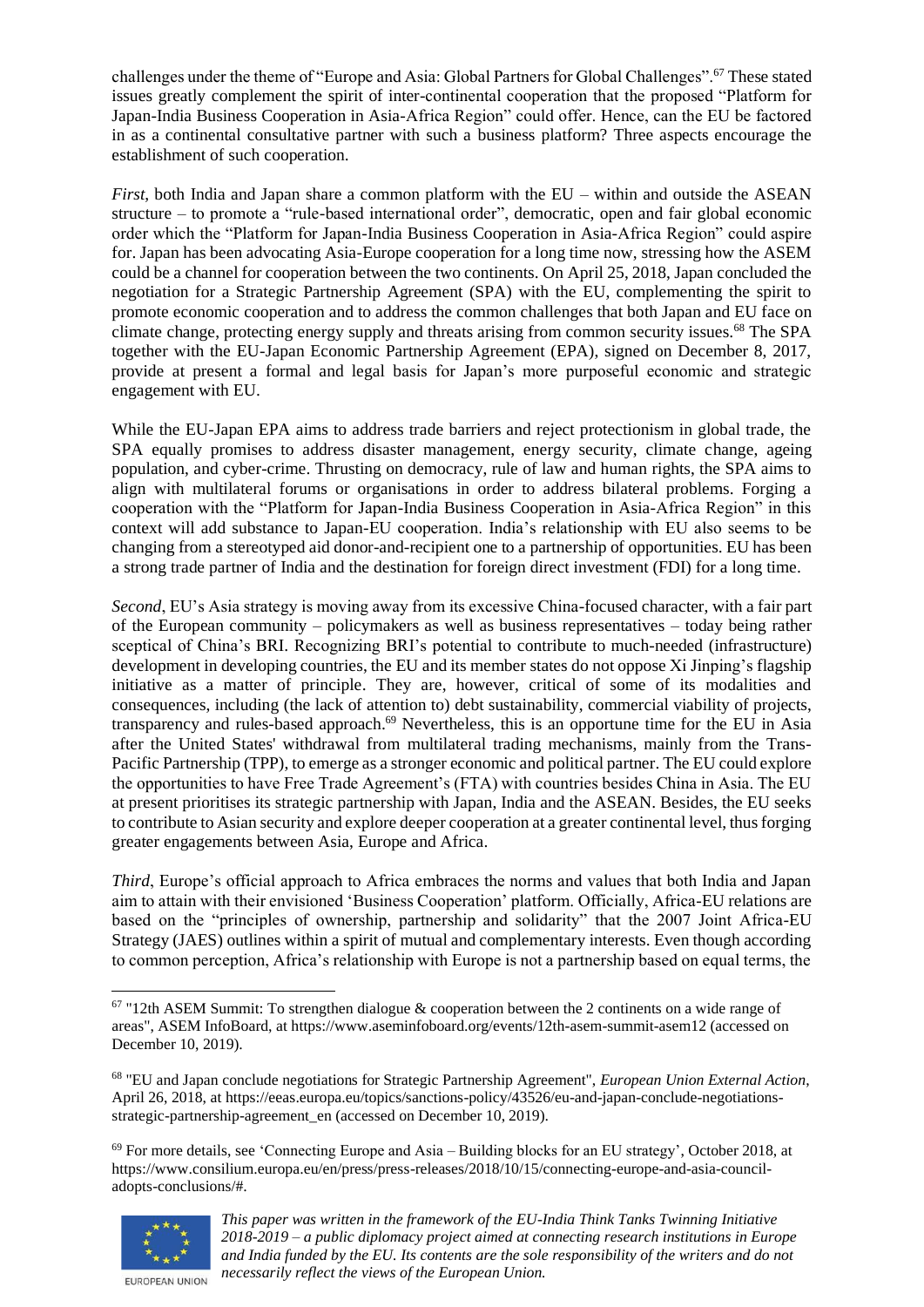partnership still promises openness and dialogues on major issues. Within a people-centric partnership, the JAES strives to forge stronger economic cooperation between Europe and Africa to promote sustainable development within the liberal values of upholding peace, prosperity, solidarity and empowering democracy. Promoting a "people-centric" partnership between Africa and EU is a commonality that is equally echoed between India and Japan, especially through their "Platform for Japan-India Business Cooperation in Asia-Africa Region". Prime Minister Shinzo Abe of Japan has now shown a renewed commitment to Africa and has tried to institutionalise Japan's relations with Africa through the TICAD. Japan is stressing to invest on "quality infrastructure" there, considering business efficiency while protecting human resources by focusing on development. A newness is noticed in India's current Africa policy too. In contrast to India's earlier "Focus Africa" programme, India is now approaching Africa as a multilateral partner in a range of global issues such as climate change and trade regimes including the UNSC reforms. These overarching areas promote a context of cooperation among the three sides, taking the African concerns on-board, in particular on finance, trade, and science & technology issues.

## *Digital financial inclusion*

One area standing out as potentially promising is 'digital financial inclusion' in Africa, and perhaps Africa's Islamic populations in particular. Action in this field would likely be welcomed by countries there, since many are members of the Alliance for Financial Inclusion (AFI). Japan and the EU have the financial capabilities and political presence/fora to facilitate such cooperation, and both stand to benefit from the stimulus that such projects provide to economic development in Africa. Improved digital financial inclusion can contribute to greater stability, the creation of new markets and a stronger consumer base, and even (gender) equality through women's economic empowerment. However, being a developing economy, it is India's experience that could be more relatable and instrumental for Africa in achieving financial inclusion with limited resources. Moreover, its Islamic heritage makes India a natural partner for Muslim countries in Africa.

India has successfully achieved mass financial inclusion through a scheme called Jan Dhan Yojana, which leveraged the world's largest unique identification numbering system called Aadhaar.<sup>70</sup> Now, India has generated Aadhaar numbers for over 1.2 billion people.<sup>71</sup> The Indian government has connected this Aadhaar-based bank account with mobile phones, known as JAM trinity, and used it for efficient distribution of public goods to the poor by cutting out the middlemen.<sup>72</sup> While making the public distribution system more efficient might have been the government's reason behind it, the approach turned out to be an incentive for the poor to be part of the financial system. Therefore, India can assist Africa tremendously in achieving a similar cost-effective and incentive-based financial inclusion model. Further, Africa can also seek assistance from Indian companies and experts with regards to India's integrated digital banking interface, known as Unified Payments Interface (UPI), which allows instant cross-banking digital financial transactions in a simple user-friendly way.<sup>73</sup>

While it might be easy for African countries to emulate India's financial experiences, there are concerns related to data protection and cybersecurity surrounding the mechanism. Here, the EU and Japan can

https://www.pmindia.gov.in/en/major\_initiatives/pradhan-mantri-jan-dhan-yojana/ (accessed on December 10, 2019); "About UIDAI: Aadhaar Ecosystem", Unique Identification Authority of India, at https://uidai.gov.in/aadhaar-eco-system.html (accessed on December 10, 2019).

<sup>73</sup> "Unified Payments Interface", National Payments Corporation of India, at https://www.npci.org.in/productoverview/upi-product-overview (accessed on December 10, 2019).



<sup>70</sup> "Major Initiatives: Pradhan Mantri Jan DhanYojana", PMINDIA, at

<sup>71</sup> "Aadhaar Dashboard", Unique Identification Authority of India, at https://uidai.gov.in/aadhaar\_dashboard/ (accessed on December 10, 2019).

<sup>72</sup> "Leveraging the Power of JAM: Jan Dhan, Aadhaar and Mobile", PMINDIA, https://www.pmindia.gov.in/en/government\_tr\_rec/leveraging-the-power-of-jam-jan-dhan-aadhar-and-mobile/ (accessed on December 10, 2019).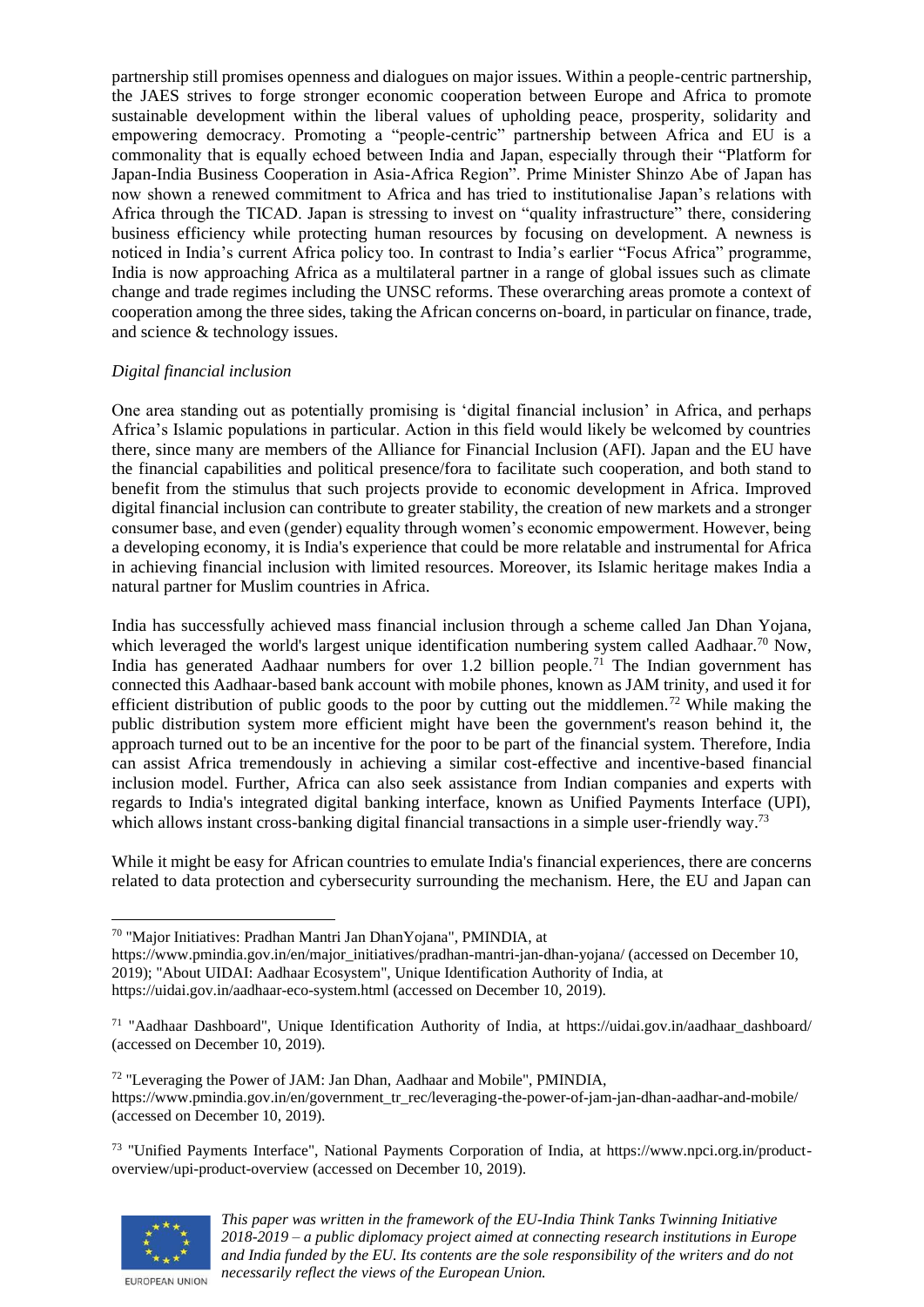help fill the gaps as both possess some of the world's best expertise in cybersecurity. Further, the EU – its General Data Protection Regulation<sup>74</sup> is being widely opined as the model regulation for the rest of the world – can help Africa in formulating solid data protection regime.

## *Intra-Africa economy and trade*

The long-term economic vision for Africa was laid out in 2013 when the Africa Union with an objective of becoming a 'global powerhouse' adopted Agenda 2063.<sup>75</sup> The intra-Africa trade and New Partnership for Africa's Development (NEPAD), now renamed as African Union Development Agency (AUDA-NEPAD) is at the centre of this vision. While the absolute number is not available, the share of total intra-Africa trade to the total trade was 15.2 per cent during the period 2015-17.<sup>76</sup> This is much less when compared to other regions such as Asia, America and Europe whose share for similar metric stand at 61 per cent, 47 per cent and 67 per cent, respectively.<sup>77</sup> Therefore, with an objective to increase the trade potential of the continent within its borders, the member-states of the African Union agreed to enter into the African Continental Free Trade Area (AfCFTA), which came into force in May 2019.<sup>78</sup> This is a big economic structural shift and a scale up from numerous intra-Africa regional community trade areas such as the Community of Sahel-Saharan States, ECOWAS, COMESA, Arab Maghreb Union, East African Community, Intergovernmental Authority on Development and Economic Community of Central African States.

Similarly, the AUDA-NEPAD was formed in the early 2000s 'to regain leadership on the continent's development issue'. <sup>79</sup> While the initiative had grand plans for Africa, the groundwork did not work as envisioned. Hence, it had to be reformed into a grand development agency with the oversight of the 'AU Commission and AU summits'. <sup>80</sup> The current mandate of the agency is to "implement the continent's major projects for regional integration, with the close involvement of the private sector".<sup>81</sup> The African Development Bank has the key role to play as far as financing the projects planned under the AUDA-NEPAD. Moreover, prior to these two reforms, the African Union has removed some nontariff barriers by signing 'Single Air Transport Market and the Protocol on Free Movement of Persons, Right of Residence and Right of Establishment' which allows smooth movement of 'goods, services and people within the continent'. <sup>82</sup> It should be noted that this might be the most critical time for the

<sup>75</sup> "Agenda 2063: The Africa We Want", African Union, at https://au.int/en/agenda2063/overview (accessed on December 10, 2019).

<sup>76</sup> "Economic Development in Africa: Report 2019", United Nations Conference on Trade and Development, 2019, p. 20, at https://unctad.org/en/PublicationChapters/edar2019\_en\_ch1.pdf (accessed on December 10, 2019).

## $77$  Ibid.

<sup>78</sup> Tighisti Amare, "The African Continental Free Trade Area Could Boost African Agency in International Trade", *Chatham House*, December 10, 2019, at https://www.chathamhouse.org/expert/comment/african-continentalfree-trade-area-could-boost-african-agency-international-trade (accessed on December 10, 2019).

<sup>79</sup> "NEPAD Officially Becomes the African Union Development Agency", NEPAD, at https://www.nepad.org/nepad-officially-becomes-african-union-development-agency (accessed on December 10, 2019).

<sup>80</sup> Liesl Louw-Vaudran, "Nepad and the battle for the soul of the African Union", *Institute for Security Studies*, February 12, 2018, https://issafrica.org/iss-today/nepad-and-the-battle-for-the-soul-of-the-african-union (accessed on December 10, 2019).

<sup>81</sup> "NEPAD Officially Becomes", note 78.

<sup>82</sup> Tighisti Amare, note 72.



*This paper was written in the framework of the EU-India Think Tanks Twinning Initiative 2018-2019 – a public diplomacy project aimed at connecting research institutions in Europe and India funded by the EU. Its contents are the sole responsibility of the writers and do not necessarily reflect the views of the European Union.*

<sup>74</sup> "EU data protection rules", European Commission, at https://ec.europa.eu/commission/priorities/justice-andfundamental-rights/data-protection/2018-reform-eu-data-protection-rules/eu-data-protectionrules\_en#abouttheregulationanddataprotection (accessed on December 10, 2019).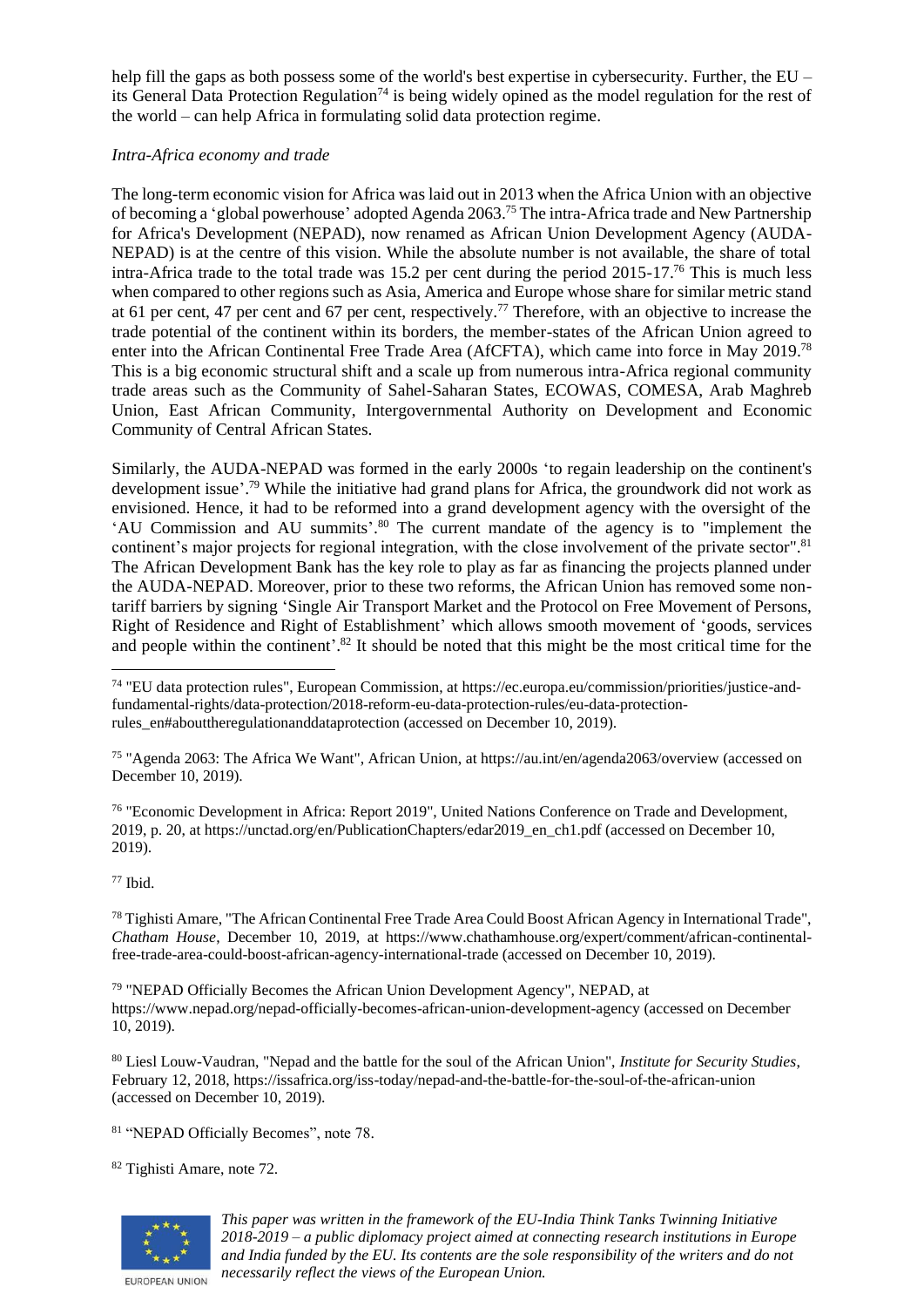African economy as major structural reforms pertaining to intra-African economy have been – and are being – undertaken.

Therefore, such a trilateral could make a timely intervention and help the African Union make better use of these reforms. The private sector from Japan, the EU and India can commit more capital than that already existing for domestic manufacturing and building strategic infrastructure in the continent to fill gaps related to any kind of brick and mortar infrastructure so that it can have a multiplier effect on intra-African trade. This has the scope to work in a better way if economic engagement between the trilateral and the African Union is institutionalized by forming a Quadrilateral summit grouping. Japan has already recognized the importance of AUDA-NEPAD and AfCFTA for the Africa Union along with Japanese investors.<sup>83</sup> The EU has also welcomed the commencement of AfCFTA.<sup>84</sup> It is likely that the EU and India will also do the same, that is, highlight the importance of AUDA-NEPAD and AfCFTA during the respective summit level meetings with the African Union in 2020. Therefore, it is practically conceivable to find the converging economic interests and form the economic Quadrilateral between the EU, India, Japan and Africa.

## *Coalition for Disaster Resilient Infrastructure (CDRI) and International Solar Alliance (ISA)*

In recent years, two promising new initiatives have been launched that can be valuable part of the EU-India-Japan trilateral on Africa: the ISA and CDRI. Both initiatives aim to promote multi-stakeholder cooperation and business-activities that also meet public needs – namely, sustainable development and climate resilience. In both, India plays a key role as a lead actor and convening power. To both Japan and the EU and its member states – which are member to both the ISA and CDRI – these initiatives are thus of strategic value also: first, as potential levers to elevate India's contribution and standing as a multilateral player, and second, as instruments to further sustainable development and resilience, also in African countries.

At the UN Climate Action Summit 2019, President Modi announced a global Coalition on Disaster Resilient Infrastructure (CDRI). This initiative aims to promote resilience of new and existing infrastructure systems to climate and disaster risks. The 12 founding members of CDRI are Australia, Bhutan, Fiji, Indonesia, Italy, Japan, Maldives, Mexico, Mongolia, Rwanda, Sri Lanka and the UK. Although for now, African members are not many, the need for enhanced climate resilient infrastructure in Africa is evident. The fact that Japan and the UK are founding CDRI members – and other EU member states like the Netherlands have shown an interest to join – makes this a promising venue for synergies, coordination and perhaps even cooperation between the three partners on the African continent.

The ISA is very much a way to promote science and technology cooperation and business-to-business activities. Led by France and India, the alliance is a treaty-based international institution launched in 2015, with 121 prospective member countries, 62 of which have now ratified its framework agreement.<sup>85</sup> The organization's objective is to assist in renewable energy transition in countries that lie between the Tropics of Cancer and Capricorn, also called the Torrid Zone.<sup>86</sup> Countries that do not fall

<sup>85</sup> For the most up-to-date details on membership, see here: "ISA Prospective Member Countries", International Solar Alliance, at<http://isolaralliance.org/MemberCont.aspx> (accessed on December 10, 2019).

<sup>86</sup> In order to achieve this objective, the ISA has set the goal of producing 1,000 gigawatts of solar photovoltaics (PV) by generating funds worth US\$ 1 trillion by 2030 and making solar energy account for 11 per cent of global electricity consumption by 2050. See "ISA Mission", International Solar Alliance, at http://isolaralliance.org/ISAMission.aspx (accessed on December 10, 2019); and "International Solar Alliance: Nurturing Possibilities", Export-Import Bank of India, March 2016, at https://mnre.gov.in/file-



EUROPEAN UNION

<sup>83</sup> "Yokohama Declaration 2019", note 45.

<sup>84</sup> "Africa-Europe Alliance: EU support to the African Continental Free Trade Area", The Africa-EU Partnership, May 29, 2019, at https://www.africa-eu-partnership.org/en/stay-informed/news/africa-europealliance-eu-support-african-continental-free-trade-area (accessed on December 10, 2019).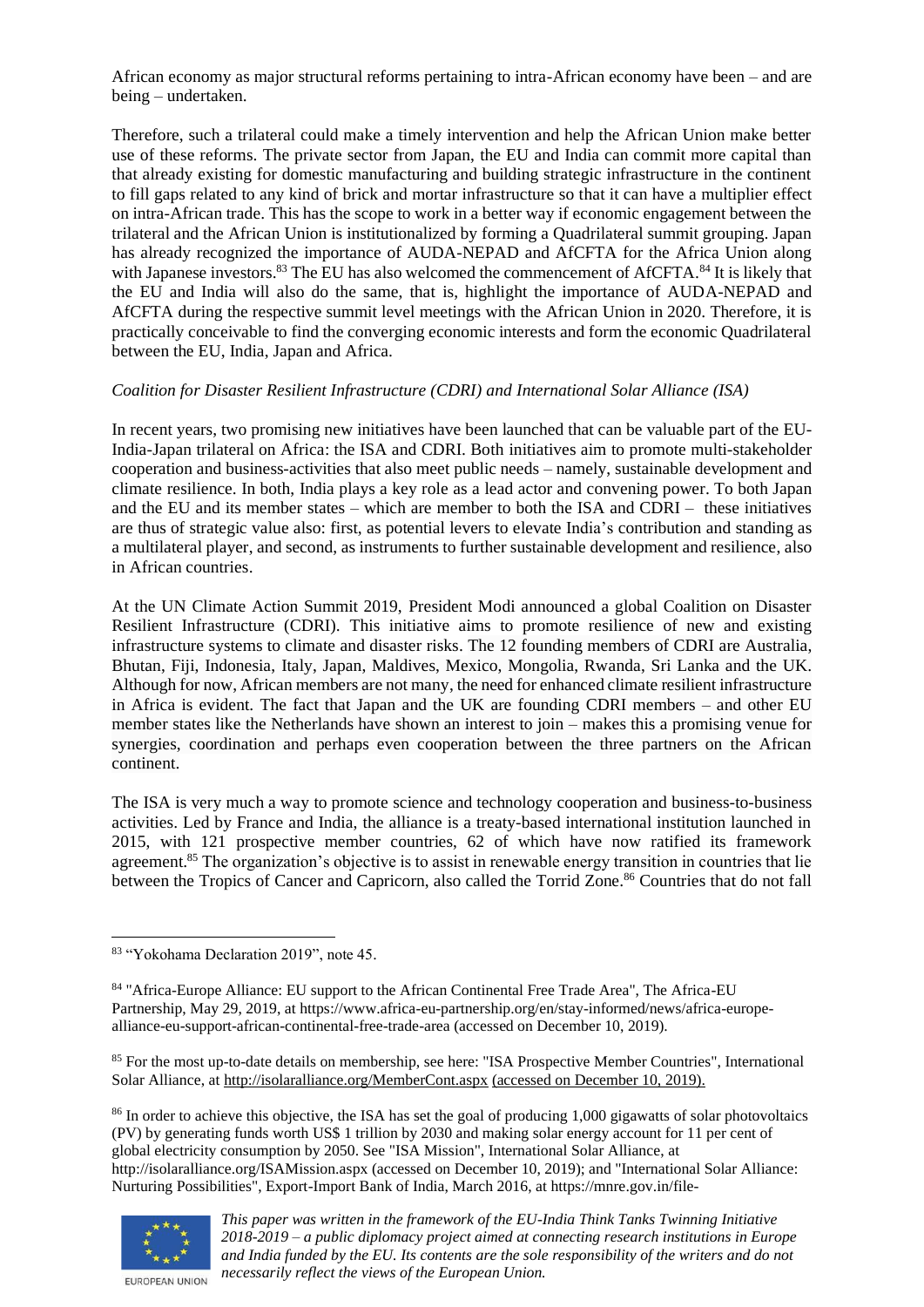between the two tropics can join ISA as partner countries, but will not have voting rights in the organization.<sup>87</sup>

As the guardian of the 2015 Paris Agreement on climate change, France is a key partner and funder of the ISA.<sup>88</sup> With other EU member-states, including the Netherlands, Western countries are facilitating India into taking a leadership role in the endeavour. The Indian government is considering expanding ISA membership to countries beyond the inter-tropical zone, $89$  thereby paving the way for other European countries to become part of the framework. In October 2018, in a boost to Prime Minister Modi's efforts, Japan announced that it would also join the ISA.<sup>90</sup> Japan's membership provides the opportunity for better and more coordination between the three sides on ISA projects.

A focus on Africa seems natural and can contribute to goals set by African countries themselves in the African Development Bank (AfDB). Both the AfDB and ISA recognize that affordable, reliable and sustainable solar energy is crucial for economic growth. More specifically, the AfDB's "New Deal on Energy for Africa" aspires for "universal access to energy in Africa by 2025", recognizing that it needs to work with governments, the private sector, and bilateral and multilateral energy sector initiatives to develop a Transformative Partnership on Energy for Africa.<sup>91</sup> More than US\$ 1,000 billion in investment is needed by 2030 to meet ISA's goals for the massive deployment of affordable solar energy.<sup>92</sup> European countries, Japan and India could contribute to this by putting their weight behind implementing the Joint Declaration that the AfDB and ISA reached in March 2018.<sup>93</sup>

Reasons to invest in such cooperation with a focus on Africa include climate, economic, and political considerations. Clearly, it provides valuable opportunity to further global climate objectives that all three countries are committed to. Furthermore, it assists with collaboration in establishing research institutions and industries, including in third countries,  $94$  may to benefit European and Japanese

<sup>88</sup> Ibid; also see, "International Solar Alliance", France Diplomatie, at https://www.diplomatie.gouv.fr/en/frenchforeign-policy/climate-and-environment/international-solar-alliance/ (accessed on December 10, 2019).

<sup>89</sup> Nishtha Saluja, 'International Solar Alliance may extend its membership', The Economic Times*,* March 10, 2018, a[t https://economictimes.indiatimes.com/industry/energy/power/international-solar-alliance-may-extend](https://economictimes.indiatimes.com/industry/energy/power/international-solar-alliance-may-extend-its-membership/articleshow/63241695.cms)[its-membership/articleshow/63241695.cms](https://economictimes.indiatimes.com/industry/energy/power/international-solar-alliance-may-extend-its-membership/articleshow/63241695.cms) (accessed on December 10, 2019).

<sup>90</sup> "Japan Enters Modi-initiated International Solar Alliance", *United News of India*, October 29, 2018, at <http://www.uniindia.com/japan-enters-modi-initiated-international-solar-alliance/world/news/1391849.html> (accessed on December 10, 2019).

<sup>91</sup> "Joint Declaration Between the International Solar Alliance and the African Development Bank for the Promotion of Solar Energy in Africa", International Solar Alliance, March 10, 2018, at http://isolaralliance.org/docs/AFDB.pdf (accessed on December 10, 2019).

<sup>92</sup> "International Solar Alliance Cell and World Bank Signs Declaration for Promoting Solar Energy", *Press Information Bureau*, June 30, 2016, at https://pib.gov.in/newsite/PrintRelease.aspx?relid=146680 (accessed on December 10, 2019).

<sup>93</sup> "Joint Declaration Between", note 90.

94 "India–Netherlands Joint Statement during visit of Prime Minister of Netherlands to India", MEA India, May 24, 2018, a[t https://www.mea.gov.in/bilateral-](https://www.mea.gov.in/bilateral-documents.htm?dtl/29917/IndiaNetherlands+Joint+Statement+during+visit+of+Prime+Minister+of+Netherlands+to+India+May+24+2018)

[documents.htm?dtl/29917/IndiaNetherlands+Joint+Statement+during+visit+of+Prime+Minister+of+Netherland](https://www.mea.gov.in/bilateral-documents.htm?dtl/29917/IndiaNetherlands+Joint+Statement+during+visit+of+Prime+Minister+of+Netherlands+to+India+May+24+2018) [s+to+India+May+24+2018](https://www.mea.gov.in/bilateral-documents.htm?dtl/29917/IndiaNetherlands+Joint+Statement+during+visit+of+Prime+Minister+of+Netherlands+to+India+May+24+2018) (accessed on December 10, 2019).



manager/UserFiles/International%20Solar%20Alliance\_Nurturing%20Possibilities.pdf (accessed on December 10, 2019).

<sup>87 &</sup>quot;Frequently Asked Questions on ISA", International Solar Alliance, at http://isolaralliance.org/docs/ISA%20FAQs.pdf (accessed on December 10, 2019).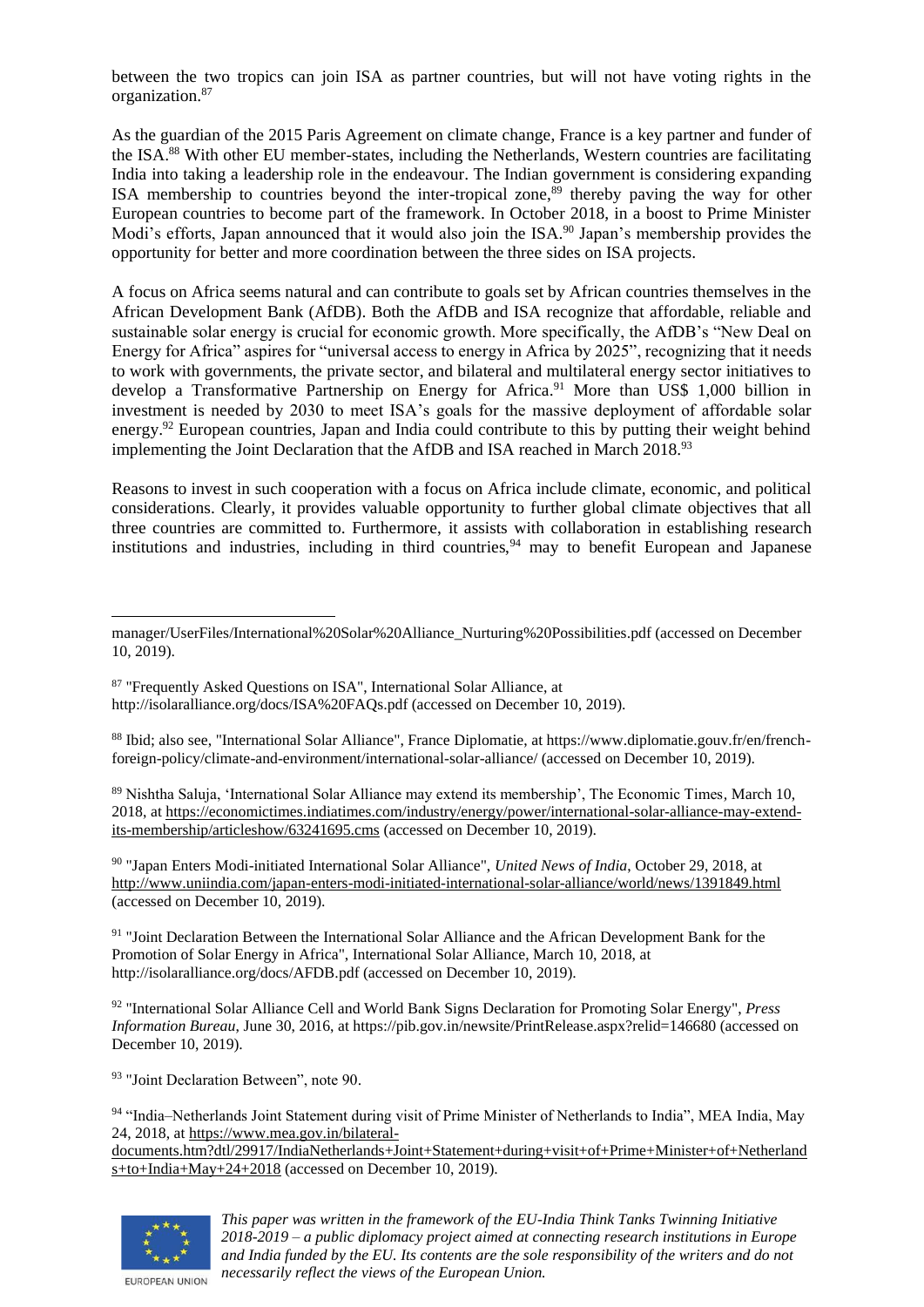companies, as providers of key technical components.<sup>95</sup> This will contribute to the polarization of knowledge and to furthering market opportunities in the solar field more broadly.

## **Policy recommendations**

**Non-Traditional Security (NTS):** (i) While India-EU-Japan are involved in peace building in Africa through UN Peacekeeping Missions, they can contribute further outside the purview of UN missions. The existing India-France strategic partnership can be the base for India-EU-Japan NTS cooperation in Africa. There is a strong case to be made that this partnership can be further leveraged to the hinterlands of Africa. This is viable because of the large presence of French troops across Africa historically and India's experience in dealing with NTS issues like religious extremism and ethnic violence; (ii) African NTS experience can benefit from India, EU and Japan's rich history in successfully dealing with disaster management in response to repeated climate – and nuclear disasters. With regards to climate disaster management, the trilateral can conduct joint personnel training, engage in material resource contribution and help architect the integrated response mechanism for the necessary stakeholders such as security forces, technical experts and first responders. The same applies to nuclear disaster management. This is recommendable as several African countries are planning on installing nuclear plants for sourcing green energy.

**Human development:** (i) With India-EU-Japan increasing their focus on expanding their tourism industries and the African tourism industry the second fastest growing in the world, the trilateral along with Africa can build on their tourism industries for better people to people connectivity. Simplification of visa approval by making use of schemes like e-Visa and visa on arrival along with highlighting tourist friendly destinations can lead to mutual growth in tourist exchanges. As the EU is one of the world's major tourist destinations, its policies in dealing with both intra-bloc and foreign tourism can serve as a reference for African countries in formulating tourism guidelines; (ii) Student exchanges can also be furthered by proposing easier educational visa guidelines; India and EU can be cost-effective study destinations due to their geographical proximity to Africa. The increase in number of scholarships by the trilateral grouping for potential students from Africa must be a priority; (iii) Healthcare is a major gateway for ensuring a strong presence of the trilateral in Africa. Providing access to quick, affordable and quality healthcare while promoting development of medical skills of African practitioners can be a key source of human resource development; (iv) The trilateral can share the industry specific technical know-how with African countries in developing skills of people by training them to become employable. This is very crucial for labour-intensive manufacturing industries where skilled manpower is the backbone; (v) The trilateral should take the initiative in promoting ideas with Africa that were crucial for cost-effective and incentive-based financial inclusion in India with complementary assistance from the EU and Japan with regards to issues such as data protection and cybersecurity surrounding such a financial system.

**Economic/Continental development cooperation:** (i) Agendas under forums like India's IAFS, Japan's TICAD and EU's AU-EU can potentially collaborate in a purposive manner under this trilateral grouping; (ii) Streamlining the funding by the EU, Japan and India in a coherent way for infrastructure projects relating to connectivity, power plants, energy parks, digitalization, etc., will help in scaling up the plans to fill infra bottlenecks for Africa in cost-effective manner; (iii) While the EU and Japan can aid in highly technological and value-added industries for Africa, India's role becomes crucial in sharing its know-how in propelling sectors such as information technology and pharmaceuticals, especially to produce low-cost generic medicines that is crucial for affordable health in Africa.

# **Conclusion**

In a world of shifting global power balances, the Asian century and global south reconfiguration will likely be the focal axes of the 21st century world order. Hence for the EU and its member states – which have revitalized their Asia Strategy beyond just China and aim for closer ties with India as well –

<sup>95</sup> Authors' interview with Henry Philippens, Netherlands MFA, April 12, 2018; and communication with Claire Hooft Graafland, Netherlands Enterprise Agency (RVO), August 22, 2018.



*This paper was written in the framework of the EU-India Think Tanks Twinning Initiative 2018-2019 – a public diplomacy project aimed at connecting research institutions in Europe and India funded by the EU. Its contents are the sole responsibility of the writers and do not necessarily reflect the views of the European Union.*